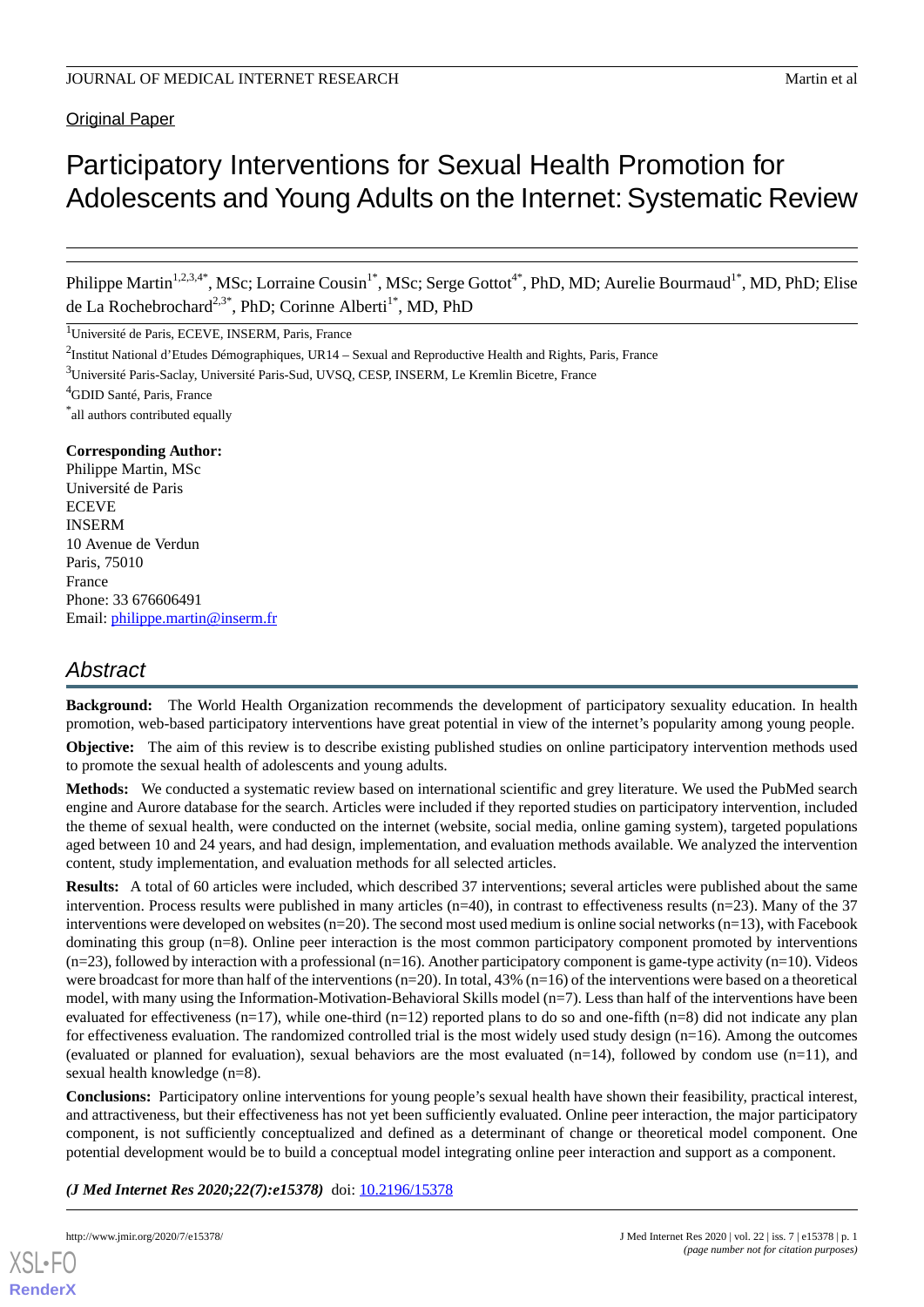#### **KEYWORDS**

sexual health; health promotion; internet; participatory interventions; adolescents and young adults; methods

# *Introduction*

Adolescent sexual exposure is of concern due to the risk of contracting sexually transmitted infections (STIs), experiencing an unwanted pregnancy, and unexpected paternity/maternity [[1\]](#page-13-0). Among the 333 million new cases of STIs each year, the highest rates occur among those aged 20 to 24 years, followed by those aged 15 to 19 years [\[2](#page-13-1)]. Among a group of 21 countries, the pregnancy rate among those aged 15 to 19 years is highest in the United States (57 pregnancies per 1000 females) [\[3](#page-13-2)]. The proportion of teenage pregnancies that result in abortion varies by country, but in half of those for which recent information is available (mainly in Europe, North America, and Oceania), 35%-55% of pregnancies ended in abortion [[3\]](#page-13-2). In 2014, in the United States, females aged <15 years and 15 to 19 years accounted for 0.3% and 10.4% of all reported abortions in the country, respectively [\[4](#page-13-3)].

Adolescence and the transition to adulthood marks the entry into sexuality. Sexual health requires a positive and respectful approach to sexuality and sexual relations, and the ability to have enjoyable and safe sexual experiences that are free from coercion, discrimination, and violence [[5\]](#page-13-4). Adolescents and young adults (AYA) represent a priority population for sexual health promotion and education [[6](#page-13-5)]. The associated fields of intervention encompass the development of knowledge and level of information, the development of attitudes to sexual health (attitudes toward safe sex practice, including attitudes to condom use or voluntary testing for STIs), and the development of personal competencies and supportive relational skills (critical thinking, consent, negotiation, open-mindedness, respect, self-esteem).

For example, as stated by the Information Motivation Behavioral Skills (IMB) model (applied and validated for HIV risk reduction), behavioral competencies and therefore health behaviors may be influenced by the level of information, but also by motivation, namely beliefs and attitudes toward a particular health behavior and the perceived social support (or social norm) to engage in this behavior [[7\]](#page-13-6). In addition, health literacy is the ability of individuals to obtain, process, and understand the information and services necessary to make appropriate health decisions [[8\]](#page-13-7). Increase health literacy would enable the improvement of appropriate health decision making with regard to sexual health, promoting equity and achieving the United Nations'Sustainable Development Goals 2030 [\[9](#page-13-8)].

The recommendations of the World Health Organization are clearly stated [\[10](#page-13-9)]: sexuality education must be participatory (young people should not be mere passive receivers), interactive (with educators and program designers), and continuous. This education must be adapted to the language of the young people, while also teaching appropriate terminology to strengthen their communication skills.

In health promotion, digital media interventions for sexual health have great potential because of the scope and popularity of technologies such as the internet and mobile phones, especially

among young people  $[11,12]$  $[11,12]$  $[11,12]$ . Interactive online interventions for sexual health promotion can also lead to better knowledge, self-efficacy, and positive sexual behavior, and have demonstrated a reduction in STIs [\[12](#page-13-11)].

The internet is a major health information resource, and online health information research is an important prerequisite for health empowerment and literacy [\[13](#page-13-12),[14\]](#page-13-13). Moreover, research on information flows and attitudes within social networks suggests that links between people can promote the exchange of relevant information between peers, and affect their attitude toward this information, as individuals are more receptive to information shared by others who are like them [\[15](#page-13-14)]. For example, the popularity of social networking sites and their interactive features have great potential to reach young people, and offer a new way to engage and communicate with AYAs, including the provision of appropriate education [[16\]](#page-13-15). Nevertheless, their uses are for the most part "passive," and social networking sites are not yet used as tools for multidimensional communication and networking [\[17](#page-13-16)].

Our research question is whether interventions for the promotion of young people's sexual health include participatory components, and if so, how they are integrated and how the interventions are evaluated. Some publications and literature reviews have investigated sexual health interventions on the internet, social media [\[12](#page-13-11),[18\]](#page-13-17), online serious games [[19\]](#page-13-18), or in digital media [[12](#page-13-11)[,20](#page-13-19),[21\]](#page-13-20). However, no publication has focused on the participatory aspects of this type of intervention in sexual health specifically aimed at young people (participation in an activity such as online games, quizzes), particularly interactive features such as the exchange of information and experiences between peers (persons of the same age, social context, function, education, or experience) or with professionals. The aim of this review is to identify and describe existing studies and the methods used to assess online participatory interventions aimed at promoting AYA's sexual health.

# *Methods*

#### **Overview**

This systematic review was based on international scientific literature and grey literature. The review is structured in accordance with the PRISMA (Preferred Reporting Items for Systematic Reviews and Meta-Analysis) statement [[22\]](#page-14-0) and follows the associated guidelines ([Multimedia Appendix 1\)](#page-12-0). The systematic review protocol has previously been published on the PROSPERO International Prospective Registry of Technical Reviews (ID CRD42018088240).

#### **Inclusion Criteria**

Articles were included without time restriction according to the 5 following criteria: (1) Study of an intervention including a sexual health theme; (2) Population aged between 10 and 24 years (with an average age or an interval comprising all or at least part of this age group), because the WHO defines adolescents as aged 10 to 19 years and young people as aged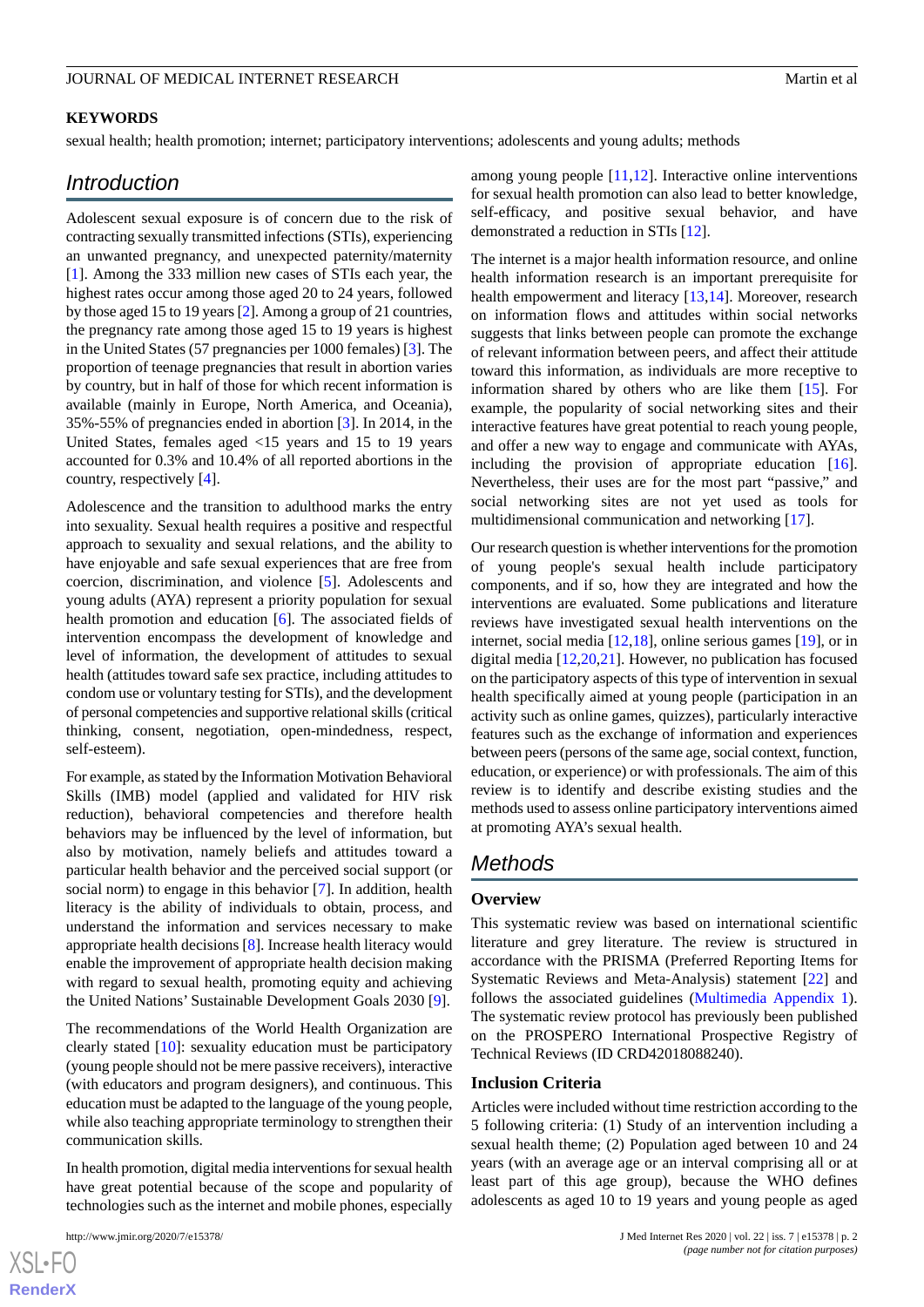15 to 24 years [\[23](#page-14-1),[24\]](#page-14-2); (3) Study of a participatory intervention; (4) Study of an intervention conducted on the internet (website, social media, online gaming); (5) Design, implementation, and evaluation methods must be available via the article.

### **Strategy Search**

The electronic search strategies are described in [Multimedia](#page-12-1) [Appendix 2.](#page-12-1) We used the PubMed search engine for our main search. For complementary research, we used the Aurore database of Institut National d'Études Démographiques (INED; a French public research institute), which includes scientific databases and grey literature, allowing access to a range of databases and electronic journals (see [Multimedia Appendix 2](#page-12-1) for selected international search engines). The last update was on January 28, 2019.

# **Study Selection**

Reports were assessed by two reviewers (PM and LC), who screened the titles and abstracts to identify relevant studies. Full texts were read when abstracts met inclusion criteria, and when abstracts were not clear enough to determine eligibility. Disagreements between reviewers were resolved by discussion. When the full text was not available, authors were contacted by email; all the contacted authors responded favorably and shared their articles with us.

# **Data Collection**

A standardized data collection form was developed, and two reviewers independently extracted data from studies. Our extraction grid was developed using the PICOTS (populations, interventions, comparators, outcomes, timing, and setting) elements [\[22](#page-14-0)], and was completed using Michie's taxonomy [[25\]](#page-14-3) to collect information on the behavior change techniques (BCT) used by interventions. The studies were classified according to different types: research protocol only, effectiveness evaluation, and process evaluation. Protocol articles are planned studies containing only the conceptual and evaluative methods intended for intervention research. An effectiveness study is defined as a demonstration of an intervention's efficacy in natural situations. It provides evidence of the intervention's effect on determinants or health outcomes. A process study provides evidence on the implementation and feasibility of an intervention, and also rates the intervention for attractiveness and acceptability. It helps to assess the reliability and quality of implementation, to clarify causal mechanisms, and to identify contextual factors associated with variations in outcomes [[26\]](#page-14-4).

# **Analysis**

For the final studies selection phase, the degree of interreader agreement was assessed for both readers through the calculation of the κ coefficient.

We conducted descriptive analyses on data collected from studies on the following points: description of the population; characteristics of study methodology; description of the intervention; description of the media used; description of methods used for effectiveness, and process evaluation. We used Michie's [\[25](#page-14-3)] taxonomy to analyze the BCT used by interventions, depending on the information available in the intervention.

# *Results*

The electronic search strategies used identified a total of 2555 references after removing duplicates. After selection based on title and abstract screening, the full text of 125 references was evaluated. After this inclusion phase, 49 articles describing 37 interventions were included. For each intervention included, we searched for other publications concerning it, and 11 additional studies were included, based on the references cited in the included articles. A total of 60 articles describing 37 interventions were included; several articles were published for the same intervention ([Figure 1](#page-3-0)). The degree of interreader agreement for the final selection of the 60 articles was calculated with the κ coefficient and it was equal to 0.98. All the studies included in this systematic review are available in [Multimedia](#page-12-2) [Appendix 3.](#page-12-2) Descriptive data for the included studies and interventions are available in [Table 1](#page-4-0). Of the 60 articles included, 52% (n=31/60) were published in the last 5 years ([Table 2](#page-6-0)).

Overall, 62% of the studies (n=36/58) were conducted in the United States. Of the types of studies, 45% (n=27/60) exclusively concerned process results, 22% (n=13/60) included process results and effectiveness results, 17% (n=10/60) exclusively had effectiveness results, and 17% (n=10/60) were exclusively protocol publications. Of the 37 interventions, 51% (n=19/37) addressed sexual health holistically. Overall, 51%  $(n=19/37)$  targeted a general population. In cases where specific populations were targeted (49%, n=18/37), 44% (n=8/18) were identified by their sexual orientation. In total, 65% (n=24/37) of all interventions were for both sexes, 22% (n=8/37) were for males only, and 11% (n=4/37) were for women only. The targeted population in terms of age was mainly individuals aged 10 to 24, strictly defined in 35% of the interventions (n=13/37). However, other studies had a less specific or different range of age targeted: aged 10 to 17 years, aged 10 to >24 years, aged 18 to 24 years, or aged 18 to >24 years; some studies simply referred to "students" or "youth." In total, 43% (n=16/37) used multiple recruitment methods.

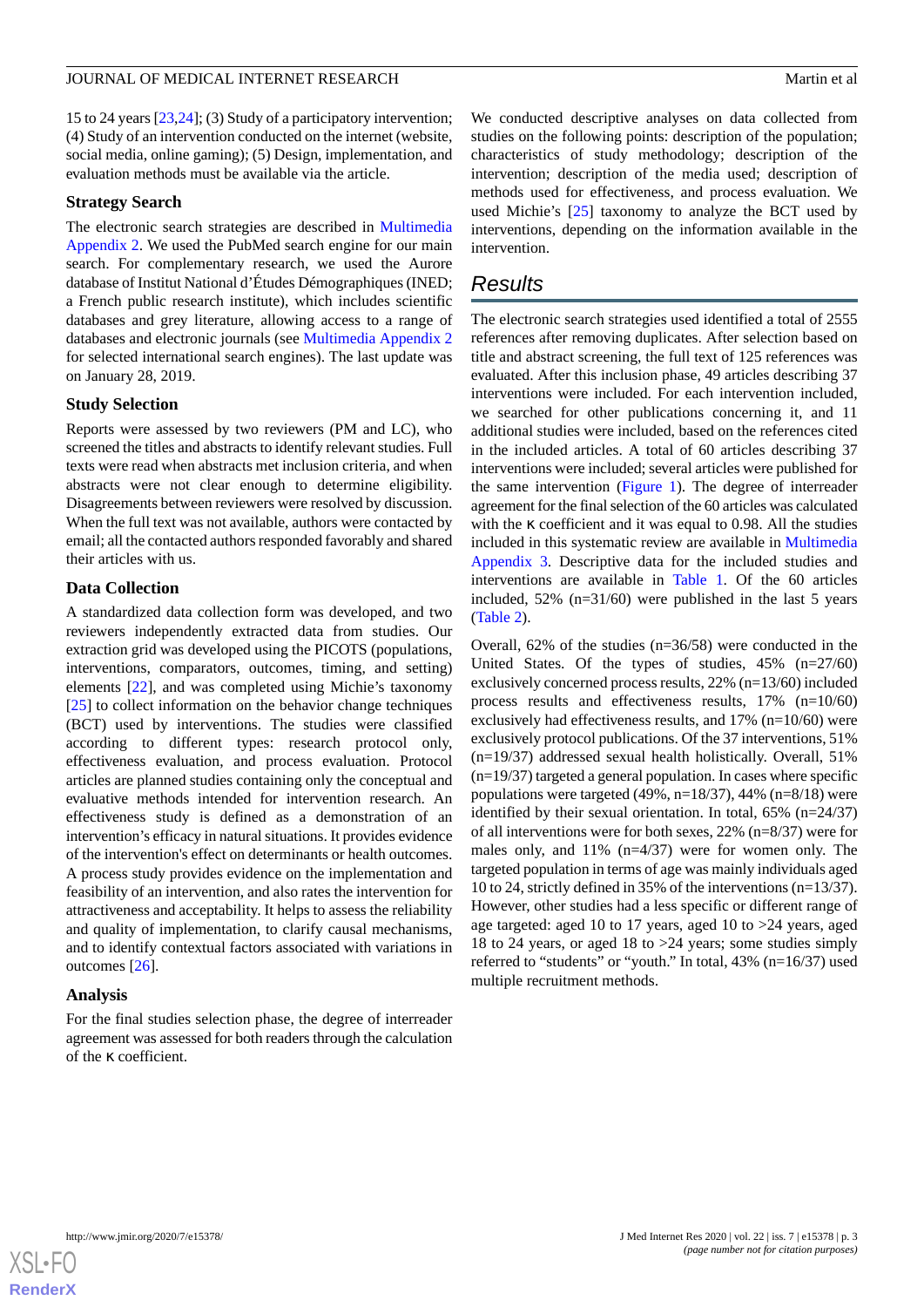# JOURNAL OF MEDICAL INTERNET RESEARCH MATCHLONEY AND MATCHLONEY MATCHLONEY MATCHLONEY AND MATCHLONEY AND MATCHLONEY AND MATCHLONEY AND MATCHLONEY AND MATCHLONEY AND MATCHLONEY AND MATCHLONEY AND MATCHLONEY AND MATCHLONEY AN

<span id="page-3-0"></span>**Figure 1.** Flow chart of the literature reviewing process. Aurore is a database of Institut National d'Études Démographiques (a French public research institute) that combines scientific databases and grey literature, allowing access to a range of databases and electronic journals.



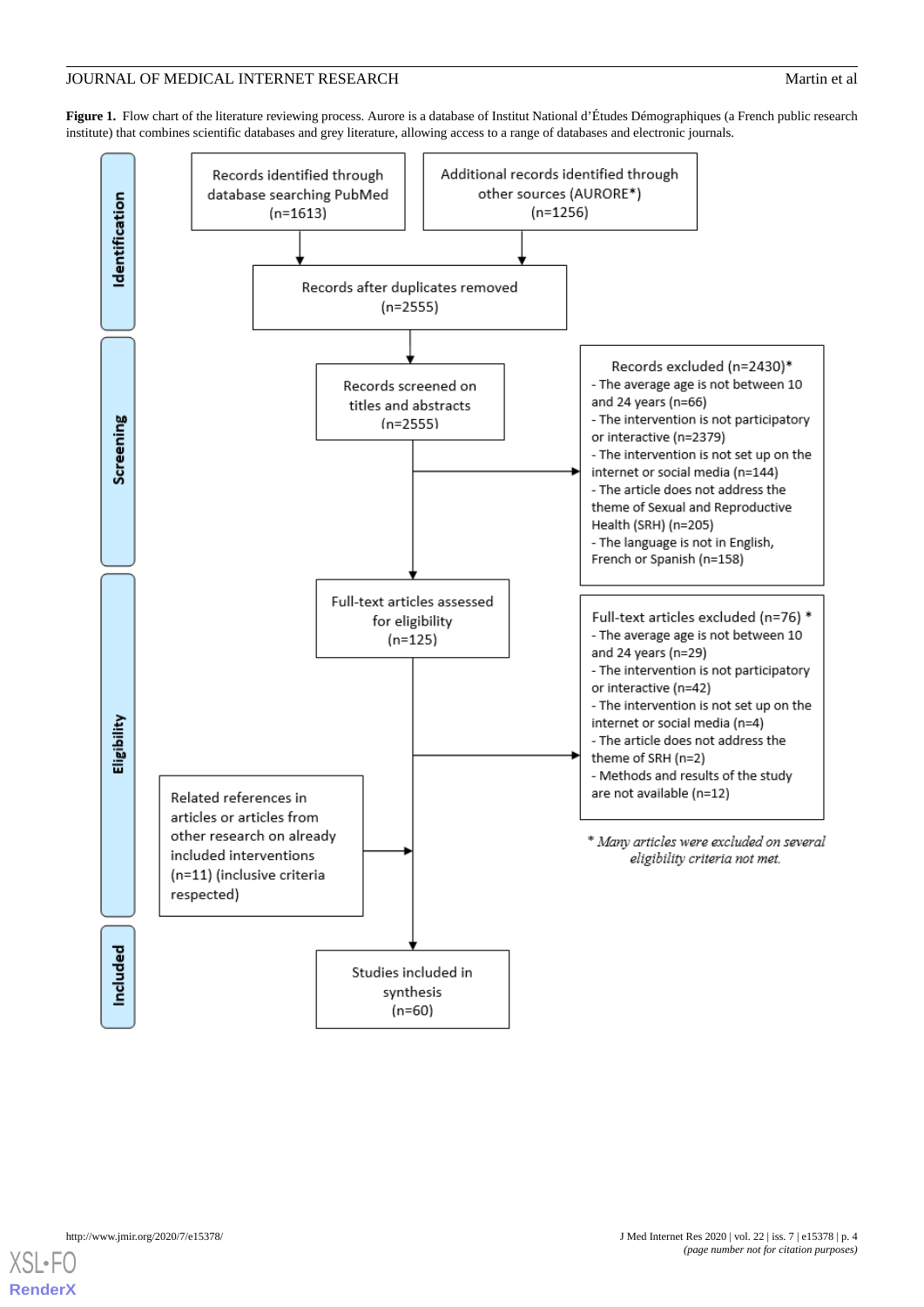<span id="page-4-0"></span>**Table 1.** Description of the characteristics of the 60 articles and the 37 interventions.

| Characteristics                                       | Studies, n (%) |
|-------------------------------------------------------|----------------|
| <b>Characteristics of articles</b>                    |                |
| Year of publication (n=60)                            |                |
| 2006-2009                                             | 2(3)           |
| 2010-2014                                             | 27(45)         |
| 2015-2019                                             | 31(52)         |
| Study country $(n=58; NIa=2)$                         |                |
| <b>United States</b>                                  | 36(62)         |
| Canada                                                | 1(2)           |
| United Kingdom                                        | 4(7)           |
| Netherlands                                           | 1(2)           |
| Europe (other)                                        | 2(3)           |
| Australia                                             | 3(5)           |
| Uganda                                                | 4(7)           |
| <b>Brazil</b>                                         | 2(3)           |
| Chile                                                 | 2(3)           |
| Asia                                                  | 3(5)           |
| Study objective (n=60)                                |                |
| Process evaluation only                               | 27(45)         |
| Process and effects evaluation in one article         | 13(22)         |
| Effects evaluation only                               | 10(17)         |
| Protocol study only                                   | 10(17)         |
| Measure for evaluation <sup>b</sup> (n=60)            |                |
| Process evaluation (quantitative questionnaire)       | 21(35)         |
| Process evaluation (qualitative measure)              | 21(35)         |
| Effectiveness evaluation (quantitative questionnaire) | 19 (32)        |
| Effectiveness evaluation (qualitative measure)        | 3(5)           |
| <b>Characteristics of interventions</b>               |                |
| Target population <sup>b</sup> (n=37)                 |                |
| General                                               | 19(51)         |
| Specific                                              | 18 (49)        |
| Sexual orientation                                    | 8(22)          |
| Ethnic minorities                                     | 4(11)          |
| Others                                                | 7(19)          |
| $Sex (n=37)$                                          |                |
| Males and females                                     | 24(65)         |
| Males only                                            | 8(22)          |
| Females only                                          | 5(14)          |
| Age group (years; n=37)                               |                |
| 10 to 17                                              | 2(5)           |
| $10$ to $24\,$                                        | 13 (35)        |

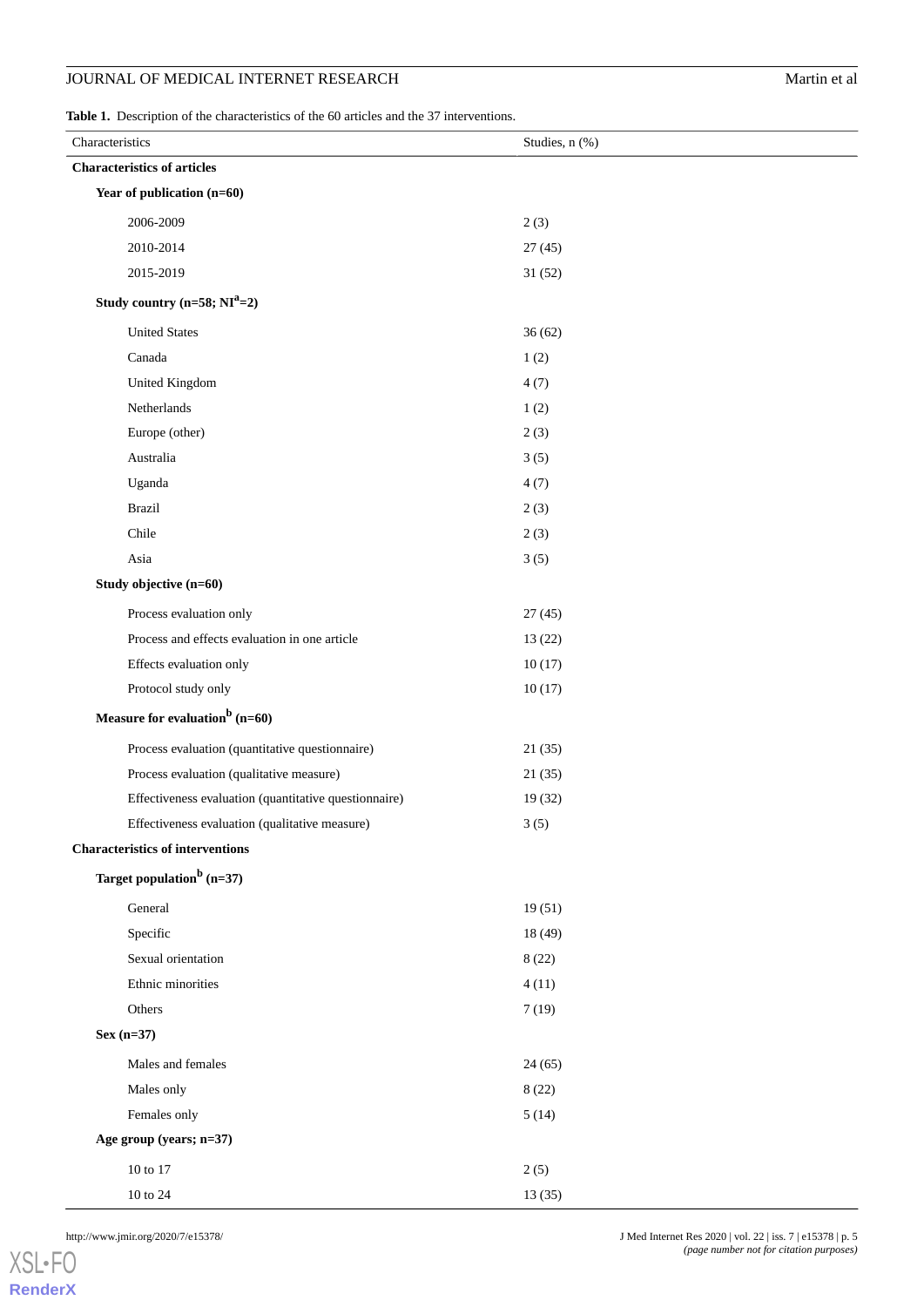| Characteristics                                            | Studies, n (%) |
|------------------------------------------------------------|----------------|
| 10 to $>24$                                                | 8(22)          |
| 18 to 24                                                   | 4(11)          |
| 18 to $>24$                                                | 8(22)          |
| Age not specified but considered as "students" or "youth"  | 2(5)           |
| Recruitment <sup>b</sup> (n=34; $NI^a=3$ )                 |                |
| Social networking sites                                    | 12(35)         |
| Internet                                                   | 11(32)         |
| Secondary schools                                          | 9(26)          |
| Community or youth organizations                           | 8(24)          |
| Clinics                                                    | 7(21)          |
| Universities                                               | 5(15)          |
| Email                                                      | 4(12)          |
| Peers and word of mouth                                    | 3(9)           |
| Phone                                                      | 2(6)           |
| Registers                                                  | 1(3)           |
| Smartphone apps                                            | 1(3)           |
| Health educators                                           | 1(3)           |
| Incentives <sup>b</sup> (n=23; $NI^a=14$ )                 |                |
| Yes                                                        | 21(91)         |
| Direct remuneration                                        | 12(52)         |
| Gift card                                                  | 10(43)         |
| Book or movie voucher                                      | 1(4)           |
| Points for lot                                             | 1(4)           |
| Raffle for remuneration                                    | 1(4)           |
| No                                                         | 2(8)           |
| Theme $(n=37)$                                             |                |
| Sexual health promotion                                    | 19(51)         |
| HIV/sexually transmitted infection prevention specifically | 12(32)         |
| Sexual violence prevention                                 | 3(8)           |
| Hepatitis B virus and hepatitis C virus testing promotion  | 1(3)           |
| Improve HIV care linkage                                   | 1(3)           |
| Observe peer influence in sexual situations only           | 1(3)           |

<sup>a</sup>NI: no information in the article.

<sup>b</sup>For a given article (N=60) or an intervention (N=37), several entries are possible. Totals do not always equal 100%.

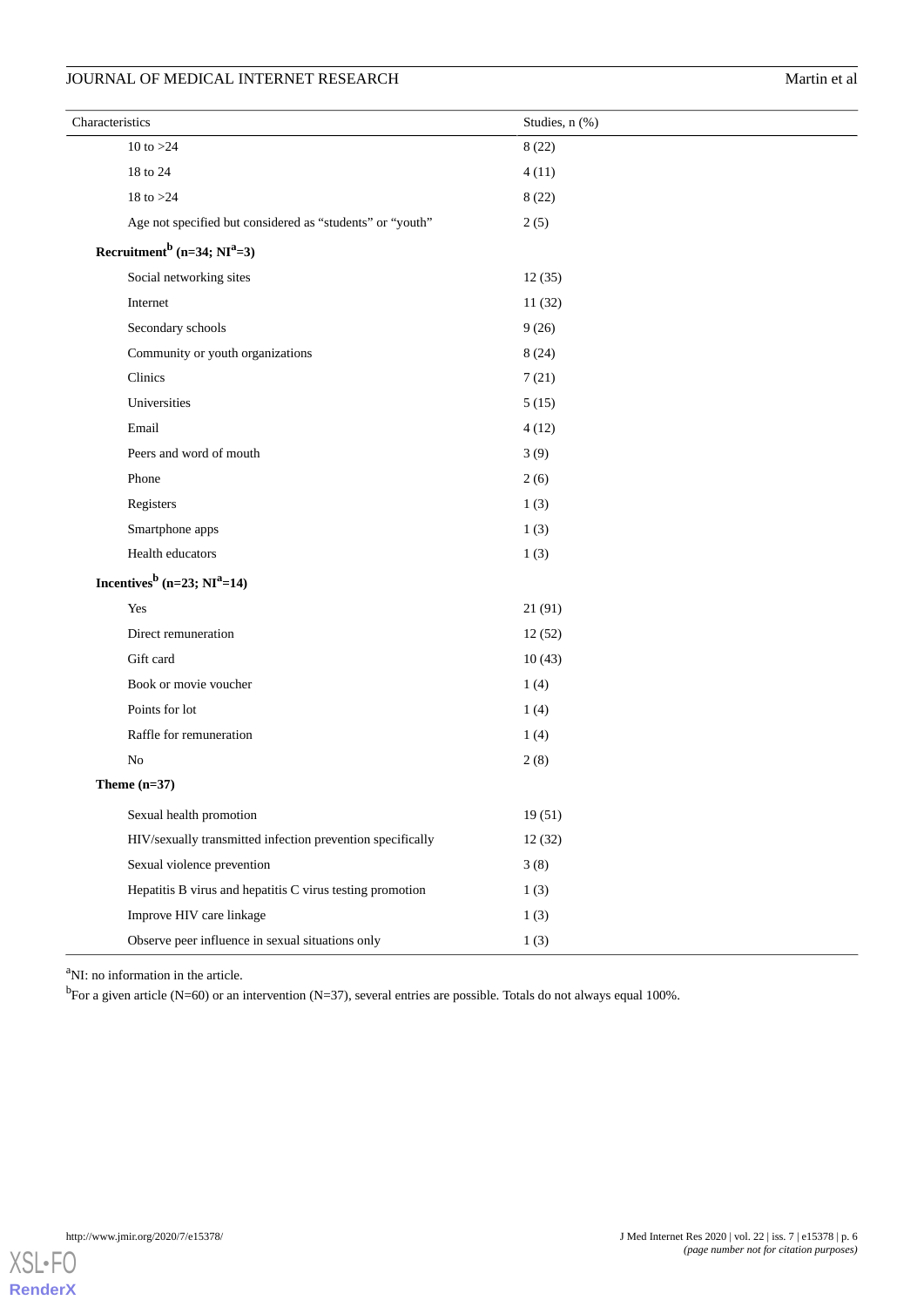<span id="page-6-0"></span>

| <b>Table 2.</b> Number of publications over time. |  |
|---------------------------------------------------|--|
|---------------------------------------------------|--|

| Year           | Studies published, n     |
|----------------|--------------------------|
| 2006           |                          |
| 2009           |                          |
| 2010           | 3                        |
| 2011           | $\overline{c}$           |
| 2012           | 8                        |
| 2013           | $10\,$                   |
| 2014           | $\overline{\mathcal{A}}$ |
| 2015           | 5                        |
| 2016           | 9                        |
| 2017           | $10\,$                   |
| 2018           | 6                        |
| 2019 (January) |                          |

Descriptive data on the intervention types, online supports, and features are shown in [Table 3](#page-7-0) (for a description of each intervention, see [Multimedia Appendix 4\)](#page-12-3). Concerning intervention types, 41% (n=15/37) involve a dissemination of information with participatory components (game, quizzes, discussions). The medium used is a website in 54% (n=20/37) of cases, followed by online social networks (35%, n=13/37), with Facebook used in 22% (n=8/37) of cases. Furthermore, 14% (n=5/37) use several different online supports for the implementation of the intervention. To protect the identity of participants, 49% (n=18/37) of the interventions provide anonymity. Of these, 72% (n=13/18) allow participants to use personal identifiers, and 67% (n=12/18) use private websites. The interventions based on social networking sites do not mention anonymity because this is not possible on such sites.

However, on Facebook, one (n=1) intervention used a secret group for greater confidentiality, another (n=1) used a private SMS text messaging system, and another (n=1) used a private page that only registered participants can access. Concerning participatory features, 68% allow interaction, either between peers (62%, n=23/37) or with a professional (43%, n=16/37). This interaction is mainly through online social networks (22%, n=8/37) and discussion forums (19%, n=7/37). Overall, 5% (n=2/37) use multiple supports for interaction. Involvement in a game-type activity was possible in 27% (n=10/37) of cases. Videos were broadcast in 54% (n=20/37) of cases. Finally, 43% (n=16/37) of the interventions were constructed from a theoretical model, with 19% (n=7/37) using the Information-Motivation-Behavioral Skills model.

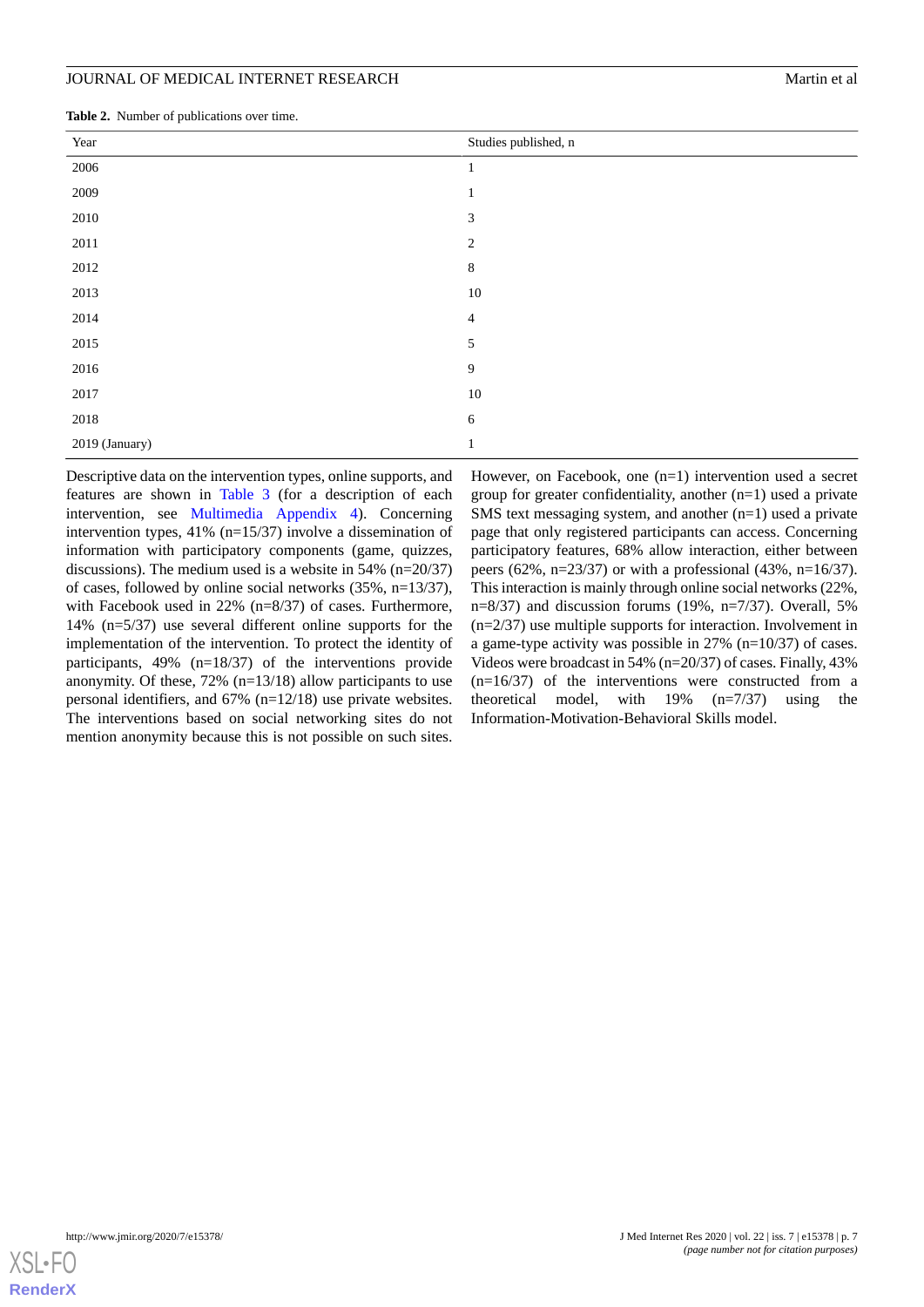<span id="page-7-0"></span>**Table 3.** Intervention type, online support, and features description (N=37).

| Variables                                                                             | Studies, n (%) |
|---------------------------------------------------------------------------------------|----------------|
| <b>Intervention type</b>                                                              |                |
| Information dissemination with participatory components (games, quizzes, discussions) | 15(41)         |
| Online community/discussion only                                                      | 11(30)         |
| Participation in activities only (including games)                                    | 6(16)          |
| Participatory educational session only                                                | 3(8)           |
| Personalized assistance                                                               | 2(5)           |
| Online support for implementation <sup>a</sup>                                        |                |
| Website                                                                               | 20(54)         |
| Social networking sites                                                               | 13(35)         |
| Online game only                                                                      | 5(14)          |
| Apps                                                                                  | 4(11)          |
| Social networking sites used <sup>a</sup>                                             |                |
| Facebook                                                                              | 8(22)          |
| YouTube                                                                               | 3(8)           |
| MySpace                                                                               | 2(5)           |
| Twitter                                                                               | 1(3)           |
| Flickr                                                                                | 1(3)           |
| Tumblr                                                                                | 1(3)           |
| Instagram                                                                             | 1(3)           |
| WeChat                                                                                | 1(3)           |
| Not specified                                                                         | 1(3)           |
| Participatory features (1) - interactive part <sup>a</sup>                            | 25(68)         |
| Interaction between peers and with professionals                                      | 14 (38)        |
| Interaction between peers only                                                        | 9(24)          |
| Interaction with professionals only                                                   | 2(5)           |
| Peer leaders formation and implication                                                | 5(14)          |
| Section to ask a professional                                                         | 5(14)          |
| Support for interaction (peers and professionals) <sup>a</sup>                        |                |
| Social networking sites                                                               | 8(22)          |
| Forum discussion                                                                      | 7(19)          |
| <b>Blog</b>                                                                           | 3(8)           |
| On website without more information                                                   | 3(8)           |
| Chat                                                                                  | 2(5)           |
| In the online game                                                                    | 2(5)           |
| Video comment section                                                                 | 1(3)           |
| On application                                                                        | 1(3)           |
| "Ask the expert" section                                                              | 1(3)           |
| Participatory features $(2)$ - involvement in an activity <sup>a</sup>                | 16(43)         |
| Online video game system                                                              | 10(27)         |
| Interactive quiz                                                                      | 4(11)          |
| Personal goals                                                                        | 2(5)           |

[XSL](http://www.w3.org/Style/XSL)•FO **[RenderX](http://www.renderx.com/)**

http://www.jmir.org/2020/7/e15378/ J Med Internet Res 2020 | vol. 22 | iss. 7 | e15378 | p. 8 *(page number not for citation purposes)*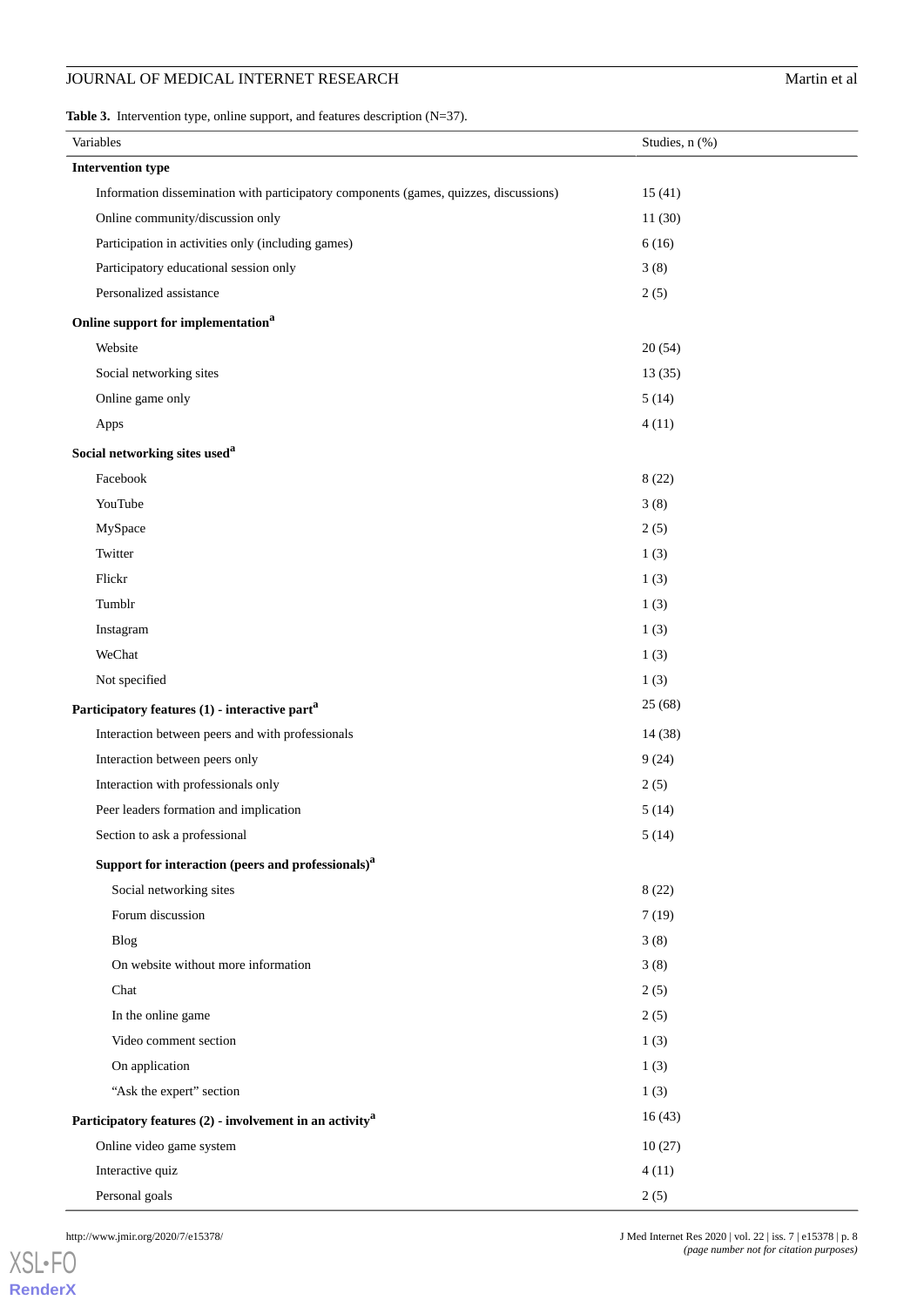| Variables                                                  | Studies, n (%) |
|------------------------------------------------------------|----------------|
| Other features (3) - receipt of information <sup>a</sup>   |                |
| Video system                                               | 20(54)         |
| Transmission or link of existing websites                  | 4(11)          |
| Theory model used for intervention conception <sup>a</sup> |                |
| $\rm No$                                                   | 21(57)         |
| <b>Yes</b>                                                 | 16(43)         |
| Information-Motivation-Behavioral Skills Model             | 7(19)          |
| Social Identity Theory                                     | 2(5)           |
| Social Cognitive Theory                                    | 2(5)           |
| Social Learning Theory                                     | 1(3)           |
| Others                                                     | 9(24)          |
| Two or more theories used                                  | 5(14)          |
| Community-based participatory research                     |                |
| Yes                                                        | 21(57)         |
| Unspecified                                                | 16(43)         |

<sup>a</sup>An intervention can use several theories or several supports and contain different functionalities. Totals are not always equal to 100%.

The five most commonly used behavior change techniques are as follows ([Multimedia Appendix 5\)](#page-12-4). First, 78% (n=29/37) of interventions introduce or define an environmental or social stimulus to encourage or guide behavior. Second, 78% (n=29/37) provide information on the health consequences of performing the behavior. Third, 73% (n=27/37) present information from a credible source in favor of or against the behavior. Fourth, 70% (n=26/37) organize and provide some form of social support within the intervention. Fifth, 65% (n=24/37) provide information on what others think about the behavior. No intervention provides punitive measures or remuneration for the conduct of the behavior sought.

Of the 37 interventions, 57% (n=21/37) indicate that they called on young people for community-based participatory research (collective construction). This takes various forms: 38% (n=14) of the interventions conducted focus groups to discuss the proposed intervention, 27% (n=10) directly included youth in the development of content, 8% (n=3) adapted their content based on feedback from young people in pretest studies, 5%

 $(n=2)$  involved youth in the evaluation, and 3%  $(n=1)$  formed a youth advisory committee.

Data on the design and evaluation methods are available in [Table 4](#page-9-0). For a description of the methods of each intervention, see [Multimedia Appendix 6](#page-13-21). In total, 43% (n=16/37) were evaluated according to a randomized controlled trial (RCT) design. Overall, 22% (n=8/37) provided a follow-up between 1 and 2 years, while the remainder reported a follow-up shorter than 1 year (59%, n=22/37) or did not specify a follow-up time (19%, n=7/37). For process evaluation, 35% (n=13/37) did an acceptability study, 30% (n=11/37) did an attractiveness study, and 27% (n=10/37) assessed feasibility. Regarding effectiveness, 46% (n=17/37) of the interventions were subject to an outcome evaluation and 32% (n=12/37) had a planned outcome evaluation. Among the outcomes evaluated (conducted or planned evaluation), sexual behaviors were the most evaluated  $(38\%, n=14/37)$ , followed by condom use  $(29\%, n=11/37)$  and sexual health knowledge (22%, n=8/37).

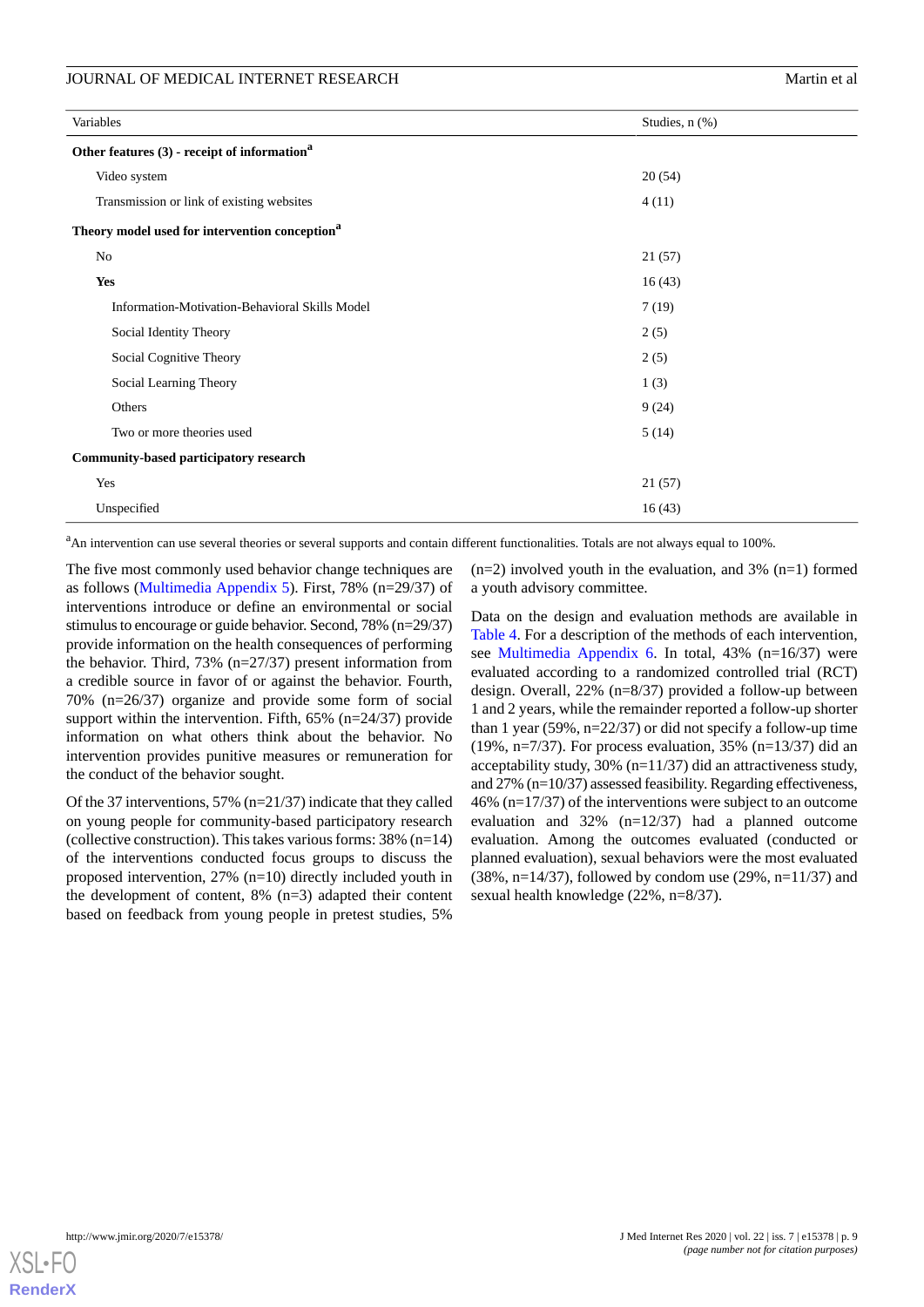<span id="page-9-0"></span>**Table 4.** Intervention design and evaluation methodology (N=37).

| Study information                                                                                 | Studies, n (%) |
|---------------------------------------------------------------------------------------------------|----------------|
| Design study                                                                                      |                |
| Randomized controlled trial (RCT)                                                                 | 16(43)         |
| Control group $(NI=2)^{a,b}$                                                                      | 15(41)         |
| Information-only control websiteb                                                                 | 4(11)          |
| Before-after study (no RCT)                                                                       | 7(19)          |
| Cross-sectional study                                                                             | 3(8)           |
| Other design                                                                                      | 8(22)          |
| Unspecified                                                                                       | 3(8)           |
| Follow-up                                                                                         |                |
| No follow-up                                                                                      | 3(8)           |
| $0.5-2$ months                                                                                    | 3(8)           |
| 3-5 months                                                                                        | 9(24)          |
| 6-11 months                                                                                       | 7(19)          |
| 12-24 months                                                                                      | 8(22)          |
| Unspecified                                                                                       | 7(19)          |
| Process outcomes evaluated <sup>c</sup>                                                           |                |
| Acceptability                                                                                     | 13(35)         |
| Attractiveness                                                                                    | 11(30)         |
| Feasibility                                                                                       | 10(27)         |
| Satisfaction                                                                                      | 3(8)           |
| Implementation                                                                                    | 3(8)           |
| Outcomes evaluation conducted <sup>c</sup>                                                        | 17(46)         |
| <b>Behaviors</b>                                                                                  | 10(27)         |
| Condom use, condom use intention, self-efficacy toward condom use, and attitude toward condom use | 9(24)          |
| Attitudes                                                                                         | 4(11)          |
| Communication                                                                                     | 3(8)           |
| Knowledge                                                                                         | 3(8)           |
| Behavioral skills                                                                                 | 2(5)           |
| Self-efficacy                                                                                     | 2(5)           |
| Contraception use                                                                                 | 1(3)           |
| History of sexually transmitted infections                                                        | 1(3)           |
| HIV stigma                                                                                        | 1(3)           |
| HIV test history (date and result of the last test)                                               | 1(3)           |
| Incidence of sexually transmitted infections                                                      | 1(3)           |
| Intentions related to risky sexual activity                                                       | 1(3)           |
| Internalized homophobia                                                                           | 1(3)           |
| Intimate partner violence                                                                         | 1(3)           |
| Motivation                                                                                        | 1(3)           |
| Pubertal development                                                                              | 1(3)           |
| Sexual abstinence                                                                                 | 1(3)           |
| Waiting before having sex                                                                         | 1(3)           |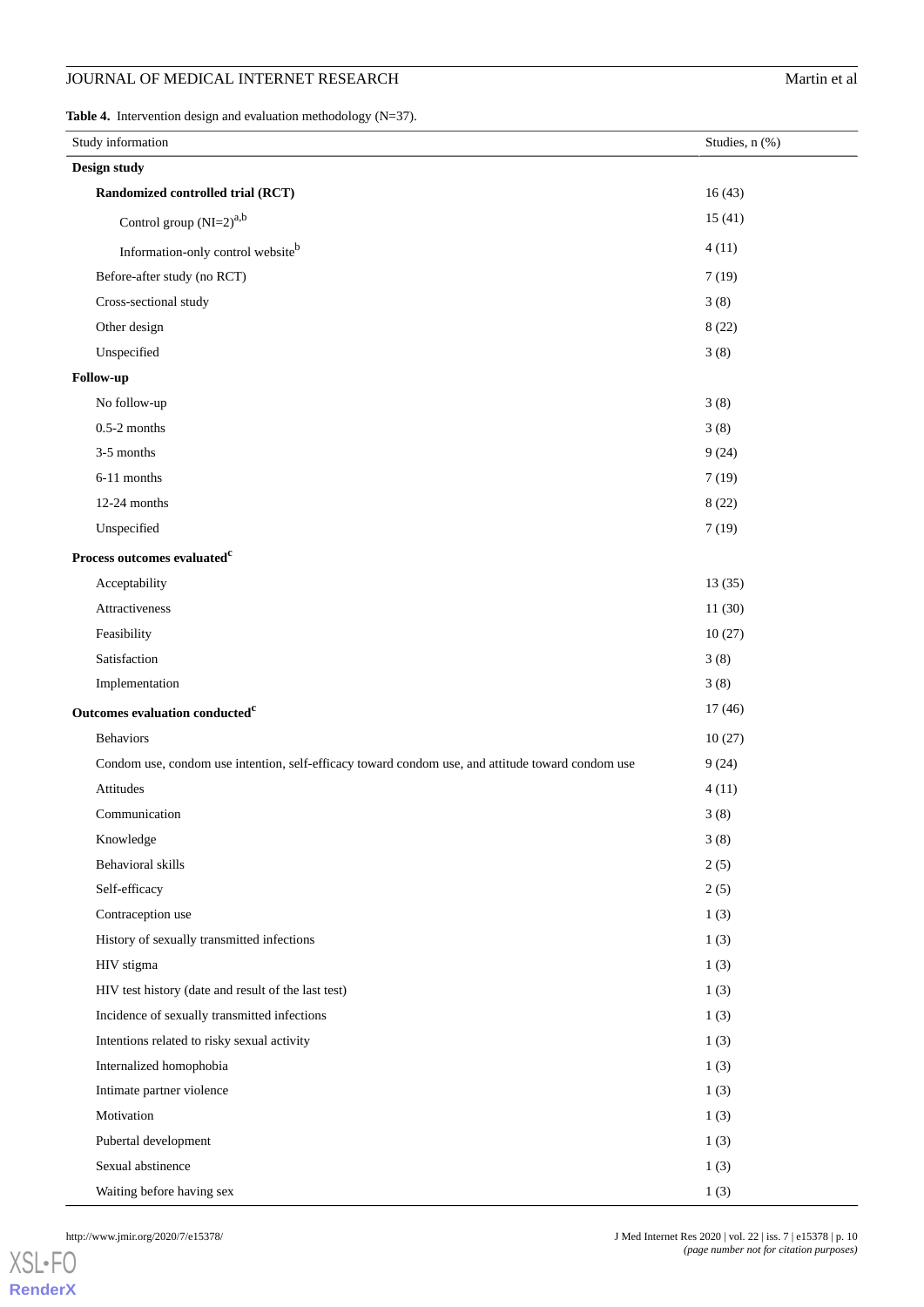| Study information                                   | Studies, n (%) |
|-----------------------------------------------------|----------------|
| Other outcomes evaluated only once                  | 17(46)         |
| Outcomes evaluation planned <sup>c</sup>            | 12(32)         |
| Knowledge                                           | 5(14)          |
| <b>Behaviors</b>                                    | 4(11)          |
| Condom use                                          | 2(5)           |
| Intentions                                          | 2(5)           |
| Self-efficacy                                       | 2(5)           |
| Occurrence of pregnancy                             | 1(3)           |
| Occurrence of sexually transmitted infections       | 1(3)           |
| Self-reported pregnancy                             | 1(3)           |
| Self-reported sexually transmitted infections       | 1(3)           |
| Fertility distress                                  | 1(3)           |
| Repeat HIV/sexually transmitted infection screening | 1(3)           |
| Number of tests for Chlamydia trachomatis           | 1(3)           |
| HBsAg and anti-hepatitis C virus IgG test uptake    | 1(3)           |
| HIV-related care engagement                         | 1(3)           |
| Motivation                                          | 1(3)           |
| Number of partners                                  | 1(3)           |
| Sexual communication self-efficacy                  | 1(3)           |
| Use of safety strategies                            | 1(3)           |
| Viral suppression                                   | 1(3)           |
| Other outcomes planned for evaluation only once     | 7(19)          |
| <b>Unspecified outcomes evaluation</b>              | 8(22)          |

<sup>a</sup>NI: no information in the article.

<sup>b</sup>Since a control group can also be a group receiving an informational website only, the total exceeds the number of RCTs.

 $c<sub>AB</sub>$  intervention can evaluate several outcomes or process components. Totals are not always equal to 100%.

# *Discussion*

#### **Principal Results**

Our review identified 37 different interventions, which were the subjects of 60 articles. The number of online participatory interventions for the promotion of young people's sexual health has increased significantly over the past 5 years, especially in the United States. Three key points drew our attention: (1) Several different online supports are used by interventions and we would recommend adapting these to young people's preferences; (2) Online peer interaction is the participatory element most often used in interventions and is a promising health promotion approach; (3) In view of the limited number of effectiveness evaluations, it is necessary to define a conceptual model of interventions to enable comprehensive and rigorous evaluation and to understand the effect of peer interaction and participatory components.

#### **How to Adapt to the Favorite Media of Young People?**

Concerning the online support used, interventions are mainly first developed on websites. The second most popular medium

is social networks, with Facebook dominating, as already shown in a previous review of social networking sites [[18\]](#page-13-17).

Surprisingly, young people's favorite social networks [\[27](#page-14-5)] are rarely used. Only one intervention was on Instagram [[28\]](#page-14-6), three were on YouTube, and none were on Snapchat. However, these three media have been described as the new preferred ones of youth, whereas the popularity of Facebook is declining [[27\]](#page-14-5). The future challenge for researchers will be to develop interventions that can evolve with young people's preferences, keeping up with rapid generational changes. In our review, few interventions use more than one online medium. One option would be to use a multichannel approach for interventions. Such an approach already exists to some extent in the American intervention "weCare," which allows young people to choose how they connect with educators, with three possible contact modalities: Facebook Messenger, SMS text messaging, and app-based instant messages [\[29](#page-14-7)].

Our findings also highlight the need to design interventions adapted to the uses, languages, interests, and realities of young people, particularly through interactive and playful components. One way to remain close to the interests of young people is to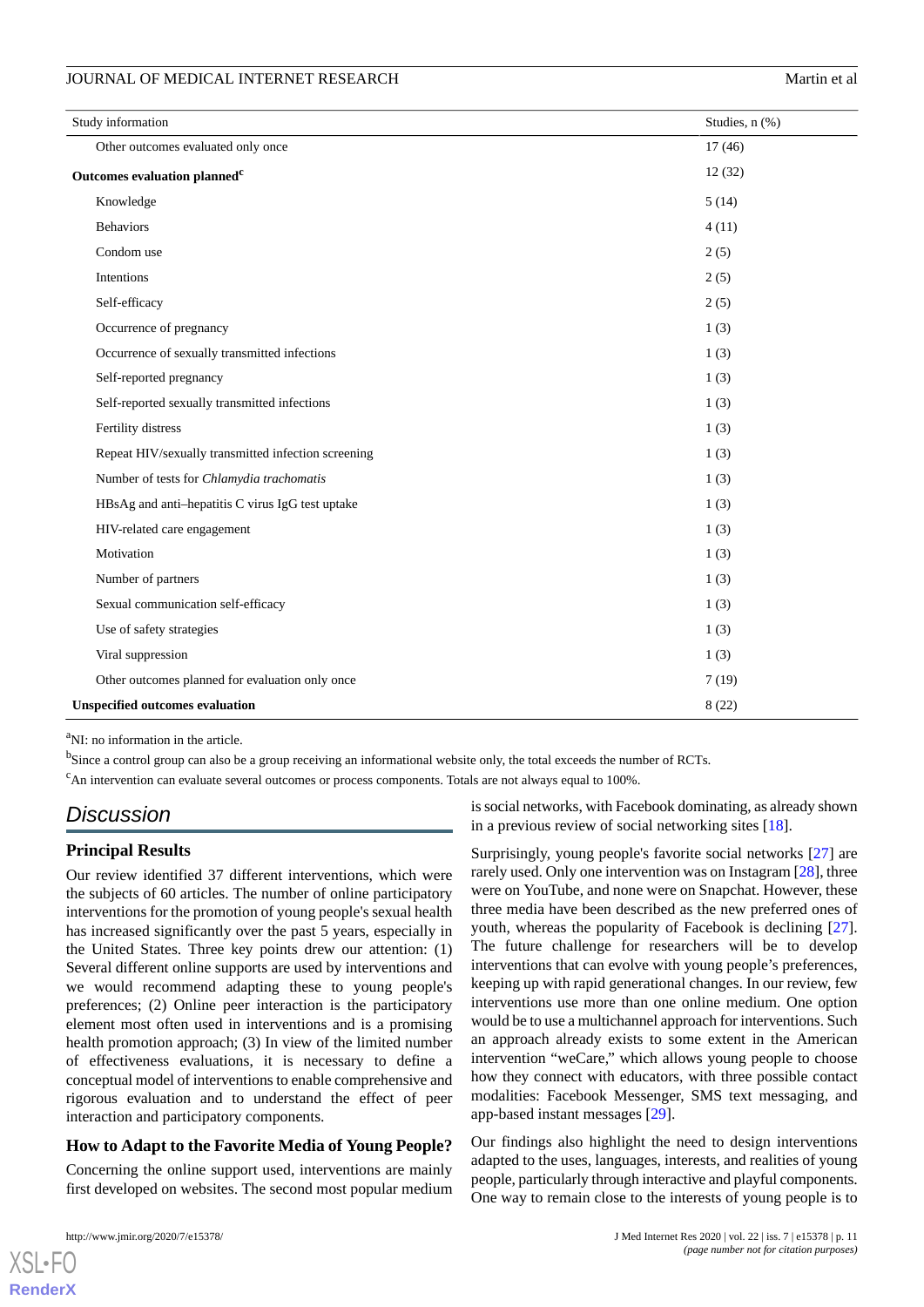integrate promising new media in interventions, such as videos and games. It is also possible to allow users to insert their own content or to customize websites. Integrating attractive components that are correctly implemented will ensure better group retention. To know what is preferred by young people, it is therefore necessary to have measures of attractiveness. This review has cited different measures: online media usage, process data (number of visits, time spent, and interaction rate), technical recommendations, content adapted to the target audience (specificity and age), satisfaction, points of view, and involvement of participants (especially sexual minorities).

Web-based interventions also raise the challenges of security, privacy, and anonymity. For example, the lower use of social networking sites for research compared to websites may also be due to the fact that the ownership of the data from youth participation belongs to these media. This data would be less easy to protect in terms of security, confidentiality, and privacy, especially against cyberstalking, requiring moderation at all times. In the studies reviewed here, authors provided little information on how they protected participants' data. On social networking sites, some researchers use closed groups to control the exchange of participants' data. Others host the data through a secure external website. Technical partners, such as social networking sites, are bound by specific laws and contractual data protection clauses, and there is a clear regulatory framework for many countries [\[30](#page-14-8)]. As noted by some authors [[11](#page-13-10)[,31](#page-14-9),[32\]](#page-14-10), ethical and data security frameworks need to be strengthened. For example, the importance of blocking public access to online interventions and developing powerful security features is underlined [\[33](#page-14-11)]. Concerning anonymity, protection of the identity of participants is possible mainly on private websites, which is especially important in the context of sexual health, where the internet is used to avoid embarrassment and overcome privacy issues [\[34](#page-14-12)].

#### **How to Implement Peer Dynamics in Interventions?**

All media can be used to disseminate information among young people, either top-down (from an educator to a young person) or cross-functionally (between peers). The interest of the 37 interventions assessed here rests on their participatory activities, of which peer interaction is the most frequent component.

Peer exchanges were described in different ways: counselling, experience-sharing, community involvement, personal stories, self-help, and peer support. Peers were considered not only as participants, but also as peer educators (opinion leaders) previously trained by professionals [\[35](#page-14-13)[-37](#page-14-14)]. In one study, the potential for sharing and comparing real experiences was supported [\[38](#page-14-15)], with an expressed need for sharing experiences among peers. Participants also expressed the desire for social interaction online with other young people [[39\]](#page-14-16).

More personalized approaches better target the concerns of each individual, as seen in the Media Aware [\[40](#page-14-17)] and Queer Sex Ed [[41\]](#page-14-18) interventions (individuals' goals). Participants could also disseminate their own content, as seen in the HealthMpowerment intervention [[42](#page-14-19)[-44](#page-15-0)]. Peer dynamics also occur when young people are directly involved in the community-based participatory research process, especially in sexuality education programs [[10\]](#page-13-9). This process can validate the role of community

[XSL](http://www.w3.org/Style/XSL)•FO **[RenderX](http://www.renderx.com/)**

members and academics as equitable partners [[45\]](#page-15-1). In our review, we determined that this process is widely used at the design stage. Peer interaction is thus enabled by most interventions and is described as strengthening an intervention's capacity to change behaviors, even if professionals are involved. The dynamics between peers, and the feeling of being "between young people," are seen as potentialities. Surprisingly, the term "peer education" is not a term used in the reviewed articles. "Peer education" is actually an exchange of experiences and information between peers in "real life," integrating the notion of "shared education" [\[46](#page-15-2)], and is thus well suited to these interventions. One intervention did use the term "peer-led" [\[35\]](#page-14-13). Peer dynamics are little conceptualized by the authors, and a model for designing and evaluating interventions is lacking.

#### **How to Evaluate Interventions?**

The objective of interventions is to change sexual health outcomes positively. For the moment, although experimental plans are defined, publications focus more on intervention processes than effectiveness in terms of health outcomes. This probably reflects the need to identify implementation problems beforehand, as a lack of effect may reflect a failure in implementation rather than the ineffectiveness of the intervention [[26\]](#page-14-4). Implementing an intervention correctly will ensure better group retention. To evaluate effectiveness, the randomized controlled trial remains the most widely used or planned design. It does not preclude assessing the effect of an intervention on a range of outcome measures [\[47](#page-15-3)].

In interventions dealing with evaluation, behaviors were most often the main outcome, followed by knowledge, self-efficacy, and attitudes. A majority of follow-up interventions lasted less than 1 year. Nonetheless, it would be interesting to have a long-term follow-up to determine whether short-term changes persist [[21\]](#page-13-20). Behavior measures are based on self-reported data, and many authors have highlighted the issue of social desirability bias as a limitation [\[36](#page-14-20),[40,](#page-14-17)[41](#page-14-18),[48-](#page-15-4)[51](#page-15-5)].

Our review found few plans to observe a robust indicator, such as STI incidence [\[52](#page-15-6)], HIV-related care engagement and viral suppression [[29\]](#page-14-7), or pregnancy [[53](#page-15-7)[,54](#page-15-8)]. These indicators can measure the real impact of an intervention on sexual health. Nevertheless, this requires a large sample size in order to have sufficient power to detect the effects of the intervention, especially when the expected outcomes have a low baseline rate of incidence (eg, HIV incidence), unless these studies are conducted on high-risk groups.

In this context of complex intervention, mechanisms of action should be identified and interventions should rely on a theoretical, conceptual, and operational model. This will enable all the participatory, social, and collective variables involved in the process to be measured and validated. Based on a literature review, Borek and Abraham developed a conceptual model of mechanisms of change in small groups [\[55](#page-15-9)]. For peer interventions, Simoni et al [[56\]](#page-15-10) argue for a strong theoretical framework to support behavior promotion, link to outcomes, and justify peer inclusion. In addition, strategies combining several theories and concepts may have a greater effect [\[57](#page-15-11)], as seen in the TeensTalkHealth intervention [[58\]](#page-15-12), which used the IMB model [\[7](#page-13-6)] combined with communication theory [[59\]](#page-15-13).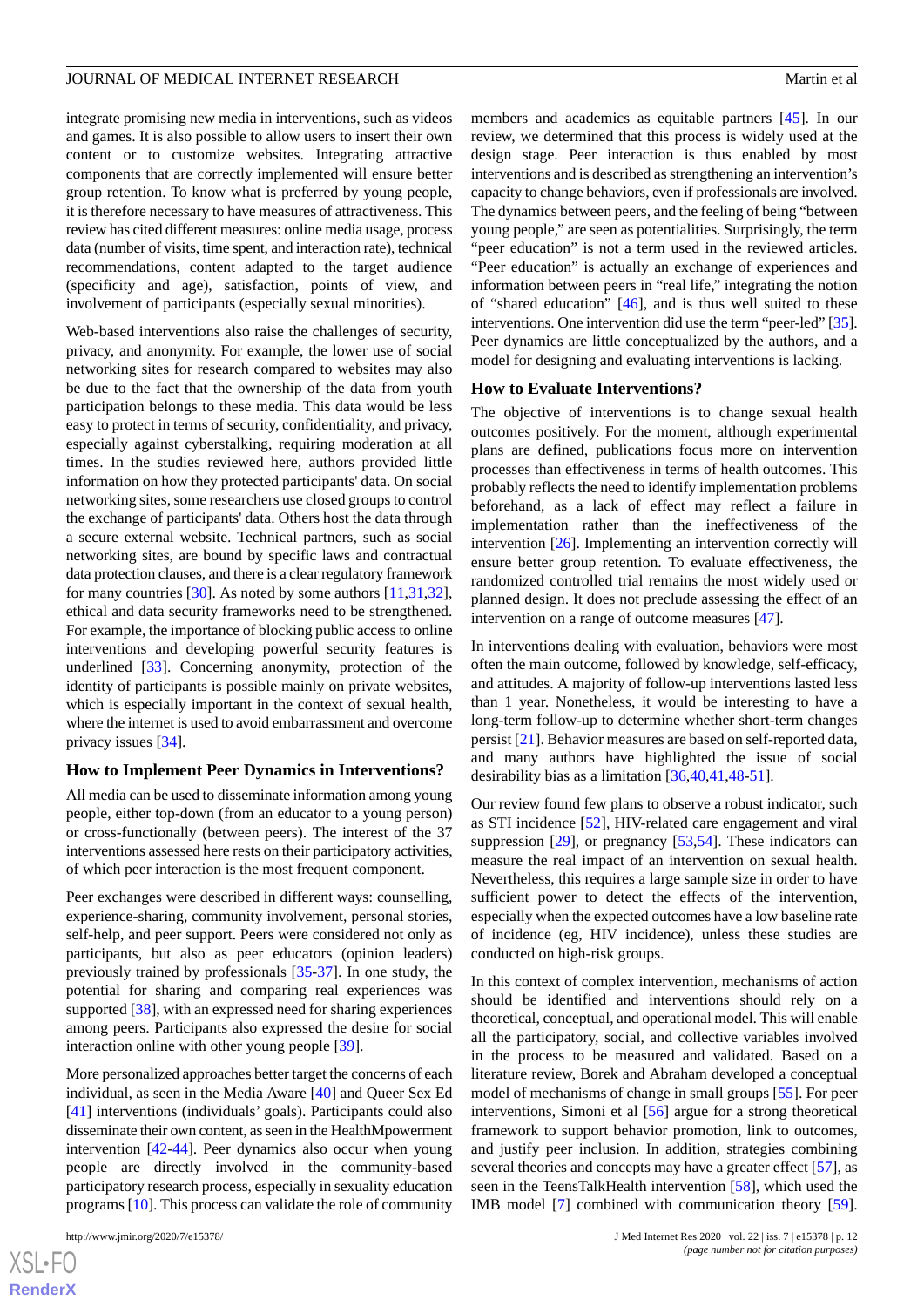Several interactive processes (group development, group dynamics, social change) have been highlighted and could be used for the constitution and animation of social groups [[55\]](#page-15-9). Finally, applying a comprehensive model of internet-based peer education (or peer-led behavior change) for sexual health is a promising approach, as long as a proliferation of concept and theoretical models does not occur. Rigorous methods, such as the 5 steps of the Intervention Mapping protocol, can contribute to the development of more effective behavior change interventions and methods of evaluation, assessing all stages of adoption, implementation, and sustainability of the intervention [[60](#page-15-14)[,61](#page-15-15)].

#### **Limitations**

Our review was conducted with a cross-validation methodology based on two search tools (PubMed and Aurore), but we cannot rule out that some interventions escaped our research. Participatory or interactive interventions may exist but may not be evaluated and published (for example, the website Sex, Etc [[62\]](#page-15-16)). Finally, wide variations in interventions made it inappropriate to synthesize the results using a meta-analysis.

# **Conclusions**

This review describes existing interventions in participatory sexuality education for young people on the internet. It aims to provide guidance for interventions that meet the expectations of national and international strategies on youth sexuality education. Identified interventions are deployed on many internet media and have shown their feasibility, practical interest, and attractiveness. However, they are still in the early stages of design and evaluation, particularly as regards the effect of peer interaction, and do not always adhere to existing theoretical models. We recommend building a conceptual, theoretical, and evaluation model for community-based interventions involving peer interaction and participation in activities, providing the necessary operational and evaluative tools. Interventions must be designed with regard to media multiplicity, youth populations (orientations, gender identities), and a holistic sexual health approach. To improve these interventions, we recommend having a more participatory approach, involving young people in the whole process, including the design phase.

# **Acknowledgments**

First, we would like to thank the National Association for Research and Technology, which funded this project. We would like to thank all members of the Institut National de la Santé Et de la Recherche Médicale (Inserm) Unit 1123 and Ined-Inserm-Univ. Paris-Sud-UVSQ (Université Versailles Saint-Quentin) Unit 14 teams for their support of our work. We also thank the following librarians for their research articles and methodological support: Catherine Sluse (Ined), Catherine Le Huu Nho (Paris Diderot University), and Fabienne Warin (Paris Diderot University). We also thank all Ined members for their feedback in workshops. We would like to thank our translator Duncan Fulton for proofreading the article. Finally, we thank all the authors included in our review who sent us their publications. and the joint authors of this article, according to their respective roles: PM for all stages of the project, EDLR and CA for participation in the design of the project, LC for his reading of the journals, and all authors for analyzing results and writing the article.

# <span id="page-12-0"></span>**Conflicts of Interest**

None declared.

# <span id="page-12-1"></span>**Multimedia Appendix 1**

Checklist items pertaining to the content of a systematic review and meta-analysis. [[DOCX File , 17 KB](https://jmir.org/api/download?alt_name=jmir_v22i7e15378_app1.docx&filename=3fb17ef1823424a7071ca971db0fc809.docx)-[Multimedia Appendix 1\]](https://jmir.org/api/download?alt_name=jmir_v22i7e15378_app1.docx&filename=3fb17ef1823424a7071ca971db0fc809.docx)

# <span id="page-12-2"></span>**Multimedia Appendix 2**

Research strategies used for PubMed research and Aurore complementary research. [[DOCX File , 13 KB](https://jmir.org/api/download?alt_name=jmir_v22i7e15378_app2.docx&filename=f064376c9e081f4b888b68c75d1ffc9e.docx)-[Multimedia Appendix 2\]](https://jmir.org/api/download?alt_name=jmir_v22i7e15378_app2.docx&filename=f064376c9e081f4b888b68c75d1ffc9e.docx)

# <span id="page-12-3"></span>**Multimedia Appendix 3**

<span id="page-12-4"></span>All the studies included in the systematic review. [[DOCX File , 25 KB](https://jmir.org/api/download?alt_name=jmir_v22i7e15378_app3.docx&filename=d17a8dfed0b859fecff9a0fe231d84f3.docx)-[Multimedia Appendix 3\]](https://jmir.org/api/download?alt_name=jmir_v22i7e15378_app3.docx&filename=d17a8dfed0b859fecff9a0fe231d84f3.docx)

#### **Multimedia Appendix 4**

Description of the interventions included and their participatory components. [[DOCX File , 92 KB](https://jmir.org/api/download?alt_name=jmir_v22i7e15378_app4.docx&filename=1a59ff9d443a8d7218c3c4d8ce39ec30.docx)-[Multimedia Appendix 4\]](https://jmir.org/api/download?alt_name=jmir_v22i7e15378_app4.docx&filename=1a59ff9d443a8d7218c3c4d8ce39ec30.docx)

#### **Multimedia Appendix 5**

Coding of Michie's taxonomy on Behaviour Change Techniques. [[DOCX File , 24 KB](https://jmir.org/api/download?alt_name=jmir_v22i7e15378_app5.docx&filename=895865c16e3a07b5e64ff95aad33ab02.docx)-[Multimedia Appendix 5\]](https://jmir.org/api/download?alt_name=jmir_v22i7e15378_app5.docx&filename=895865c16e3a07b5e64ff95aad33ab02.docx)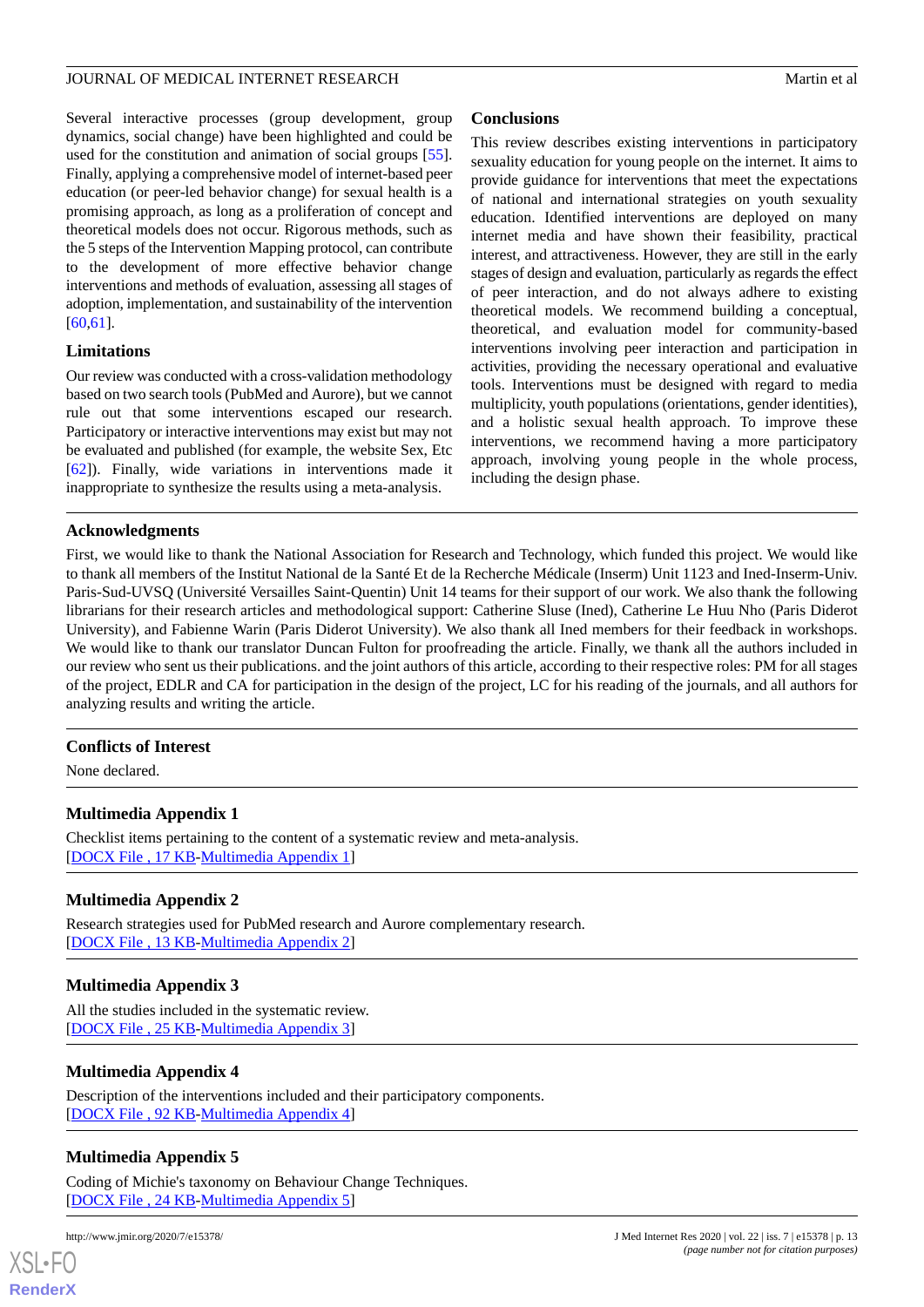# <span id="page-13-21"></span>**Multimedia Appendix 6**

Description of intervention studies, designs, and evaluation methods. [[DOCX File , 30 KB](https://jmir.org/api/download?alt_name=jmir_v22i7e15378_app6.docx&filename=241fb5f03a77a62734ac7d13d21c418a.docx)-[Multimedia Appendix 6\]](https://jmir.org/api/download?alt_name=jmir_v22i7e15378_app6.docx&filename=241fb5f03a77a62734ac7d13d21c418a.docx)

# <span id="page-13-0"></span>**References**

- <span id="page-13-1"></span>1. Kar SK, Choudhury A, Singh AP. Understanding normal development of adolescent sexuality: A bumpy ride. J Hum Reprod Sci 2015;8(2):70-74 [\[FREE Full text\]](http://www.jhrsonline.org/article.asp?issn=0974-1208;year=2015;volume=8;issue=2;spage=70;epage=74;aulast=Kar) [doi: [10.4103/0974-1208.158594\]](http://dx.doi.org/10.4103/0974-1208.158594) [Medline: [26157296\]](http://www.ncbi.nlm.nih.gov/entrez/query.fcgi?cmd=Retrieve&db=PubMed&list_uids=26157296&dopt=Abstract)
- <span id="page-13-2"></span>2. Dehne K, Riedner G. Sexually Transmitted Infections among adolescents - The need for adequate health services. Switzerland: World Health Organization and Deutsche Gesellschaft fuer Technische Zusammenarbeit (GTZ); 2005:1-90.
- <span id="page-13-3"></span>3. Sedgh G, Finer LB, Bankole A, Eilers MA, Singh S. Adolescent pregnancy, birth, and abortion rates across countries: levels and recent trends. J Adolesc Health 2015 Feb;56(2):223-230. [doi: [10.1016/j.jadohealth.2014.09.007](http://dx.doi.org/10.1016/j.jadohealth.2014.09.007)] [Medline: [25620306](http://www.ncbi.nlm.nih.gov/entrez/query.fcgi?cmd=Retrieve&db=PubMed&list_uids=25620306&dopt=Abstract)]
- <span id="page-13-4"></span>4. Jatlaoui TC, Shah J, Mandel MG, Krashin JW, Suchdev DB, Jamieson DJ, et al. Abortion Surveillance - United States, 2014. MMWR Surveill Summ 2018 Nov 23;66(25):1-44 [[FREE Full text](http://europepmc.org/abstract/MED/30462631)] [doi: [10.15585/mmwr.ss6625a1](http://dx.doi.org/10.15585/mmwr.ss6625a1)] [Medline: [30462631](http://www.ncbi.nlm.nih.gov/entrez/query.fcgi?cmd=Retrieve&db=PubMed&list_uids=30462631&dopt=Abstract)]
- <span id="page-13-5"></span>5. World Health Organization. Introducing WHO's reproductive health guidelines and tools into national programmes: Principles and processes of adaptation and implementation. Word Health Organization 2007:1-36 [[FREE Full text\]](https://apps.who.int/iris/bitstream/handle/10665/69878/WHO_RHR_07.9_eng.pdf?sequence=1)
- <span id="page-13-6"></span>6. Haut Conseil de la Santé Publique. Stratégie nationale de santé sexuelle: Agenda 2017-2030. In: HCSP, coll. Avis et Rapports. Paris: HCSP; 2017:1-75.
- <span id="page-13-7"></span>7. Fisher JD, Fisher WA, Shuper PA. The information-motivation-behavioral skills model of HIV preventive behavior. In: DiClemente RJ, Crosby RA, Kegler MC, editors. Emerging theories in health promotion practice and research. San Francisco, CA, USA: Jossey Bass; 2002:40-70.
- <span id="page-13-8"></span>8. Institute of Medicine (US) Committee on Health Literacy. Health Literacy: A Prescription to End Confusion. In: Nielsen-Bohlman L, Panzer AM, Kindig DA, editors. Institute of Medicine (US). Washington, DC, USA: National Academies Press (US); 2004.
- <span id="page-13-9"></span>9. WHO Europe. Implementing the action plan for sexual and reproductive health – how policies can make a real difference. WHO regional office for Europe. Denmark: WHO regional office for Europe; 2018 Sep 10. URL: [https://tinyurl.com/](http://www.euro.who.int/en/health-topics/Life-stages/sexual-and-reproductive-health/news/news/2018/09/implementing-the-action-plan-for-sexual-and-reproductive-health-how-policies-can-make-a-real-difference) [y2lh7uy2](http://www.euro.who.int/en/health-topics/Life-stages/sexual-and-reproductive-health/news/news/2018/09/implementing-the-action-plan-for-sexual-and-reproductive-health-how-policies-can-make-a-real-difference) [accessed 2018-10-17]
- <span id="page-13-10"></span>10. WHO Regional Office for Europe, Federal Centre for Health Education, BZgA. Standards for Sexuality Education in Europe - A framework for policy makers, educational and health authorities and specialists. Federal Centre for Health Education, BZgA. Cologne: WHO Collaborative center for Sexual and Reproductive Health; 2010. URL: [https://www.bzga-whocc.de/](https://www.bzga-whocc.de/fileadmin/user_upload/WHO_BZgA_Standards_English.pdf) [fileadmin/user\\_upload/WHO\\_BZgA\\_Standards\\_English.pdf](https://www.bzga-whocc.de/fileadmin/user_upload/WHO_BZgA_Standards_English.pdf) [accessed 2019-04-12]
- <span id="page-13-12"></span><span id="page-13-11"></span>11. Levine D. Using Technology, New Media, and Mobile for Sexual and Reproductive Health. Sex Res Soc Policy 2011 Feb 25;8(1):18-26. [doi: [10.1007/s13178-011-0040-7\]](http://dx.doi.org/10.1007/s13178-011-0040-7)
- <span id="page-13-13"></span>12. Bailey J, Mann S, Wayal S, Hunter R, Free C, Abraham C. Sexual health promotion for young people delivered via digital media: a scoping review. In: Public Health Research. Southampton (UK): NIHR Journals Library; Nov 2015.
- <span id="page-13-14"></span>13. Baumann E, Czerwinski F, Reifegerste D. Gender-Specific Determinants and Patterns of Online Health Information Seeking: Results From a Representative German Health Survey. J Med Internet Res 2017 Apr 04;19(4):e92 [[FREE Full text](https://www.jmir.org/2017/4/e92/)] [doi: [10.2196/jmir.6668](http://dx.doi.org/10.2196/jmir.6668)] [Medline: [28377367](http://www.ncbi.nlm.nih.gov/entrez/query.fcgi?cmd=Retrieve&db=PubMed&list_uids=28377367&dopt=Abstract)]
- <span id="page-13-15"></span>14. Higgins O, Sixsmith J, Barry M, Domegan C. A literature review on health information-seeking behaviour on the web: a health consumer and health professional perspective. Insights into health communication. In: European Centre for Disease Prevention and Control. Sweden: European Centre for Disease Prevention and Control; 2011.
- <span id="page-13-16"></span>15. Hayat TZ, Brainin E, Neter E. With Some Help From My Network: Supplementing eHealth Literacy With Social Ties. J Med Internet Res 2017 Mar 30;19(3):e98 [[FREE Full text](http://www.jmir.org/2017/3/e98/)] [doi: [10.2196/jmir.6472](http://dx.doi.org/10.2196/jmir.6472)] [Medline: [28360024\]](http://www.ncbi.nlm.nih.gov/entrez/query.fcgi?cmd=Retrieve&db=PubMed&list_uids=28360024&dopt=Abstract)
- <span id="page-13-17"></span>16. Yonker LM, Zan S, Scirica CV, Jethwani K, Kinane TB. "Friending" teens: systematic review of social media in adolescent and young adult health care. J Med Internet Res 2015 Jan 05;17(1):e4 [[FREE Full text](https://www.jmir.org/2015/1/e4/)] [doi: [10.2196/jmir.3692\]](http://dx.doi.org/10.2196/jmir.3692) [Medline: [25560751](http://www.ncbi.nlm.nih.gov/entrez/query.fcgi?cmd=Retrieve&db=PubMed&list_uids=25560751&dopt=Abstract)]
- <span id="page-13-18"></span>17. Capurro D, Cole K, Echavarría MI, Joe J, Neogi T, Turner AM. The use of social networking sites for public health practice and research: a systematic review. J Med Internet Res 2014;16(3):e79 [[FREE Full text](http://www.jmir.org/2014/3/e79/)] [doi: [10.2196/jmir.2679\]](http://dx.doi.org/10.2196/jmir.2679) [Medline: [24642014](http://www.ncbi.nlm.nih.gov/entrez/query.fcgi?cmd=Retrieve&db=PubMed&list_uids=24642014&dopt=Abstract)]
- <span id="page-13-20"></span><span id="page-13-19"></span>18. Gabarron E, Wynn R. Use of social media for sexual health promotion: a scoping review. Glob Health Action 2016 Sep 19;9(1):32193 [[FREE Full text\]](http://europepmc.org/abstract/MED/27649758) [doi: [10.3402/gha.v9.32193\]](http://dx.doi.org/10.3402/gha.v9.32193) [Medline: [27649758\]](http://www.ncbi.nlm.nih.gov/entrez/query.fcgi?cmd=Retrieve&db=PubMed&list_uids=27649758&dopt=Abstract)
- 19. DeSmet A, Shegog R, Van Ryckeghem D, Crombez G, De Bourdeaudhuij I. A Systematic Review and Meta-analysis of Interventions for Sexual Health Promotion Involving Serious Digital Games. Games Health J 2015 Apr;4(2):78-90. [doi: [10.1089/g4h.2014.0110\]](http://dx.doi.org/10.1089/g4h.2014.0110) [Medline: [26181801\]](http://www.ncbi.nlm.nih.gov/entrez/query.fcgi?cmd=Retrieve&db=PubMed&list_uids=26181801&dopt=Abstract)
- 20. Wadham E, Green C, Debattista J, Somerset S, Sav A. New digital media interventions for sexual health promotion among young people: a systematic review. Sex Health 2019 Apr;16(2):101-123. [doi: [10.1071/SH18127](http://dx.doi.org/10.1071/SH18127)] [Medline: [30819326](http://www.ncbi.nlm.nih.gov/entrez/query.fcgi?cmd=Retrieve&db=PubMed&list_uids=30819326&dopt=Abstract)]
- 21. Bailey J, Mann S, Wayal S, Hunter R, Free C, Abraham C. Evidence on effectiveness of digital interventions for sexual health for young people Internet. Public Health Research 2015 Nov;3:1-154 [\[FREE Full text](https://www.ncbi.nlm.nih.gov/books/NBK326984/pdf/Bookshelf_NBK326984.pdf)] [doi: [10.3310/phr03130](http://dx.doi.org/10.3310/phr03130)]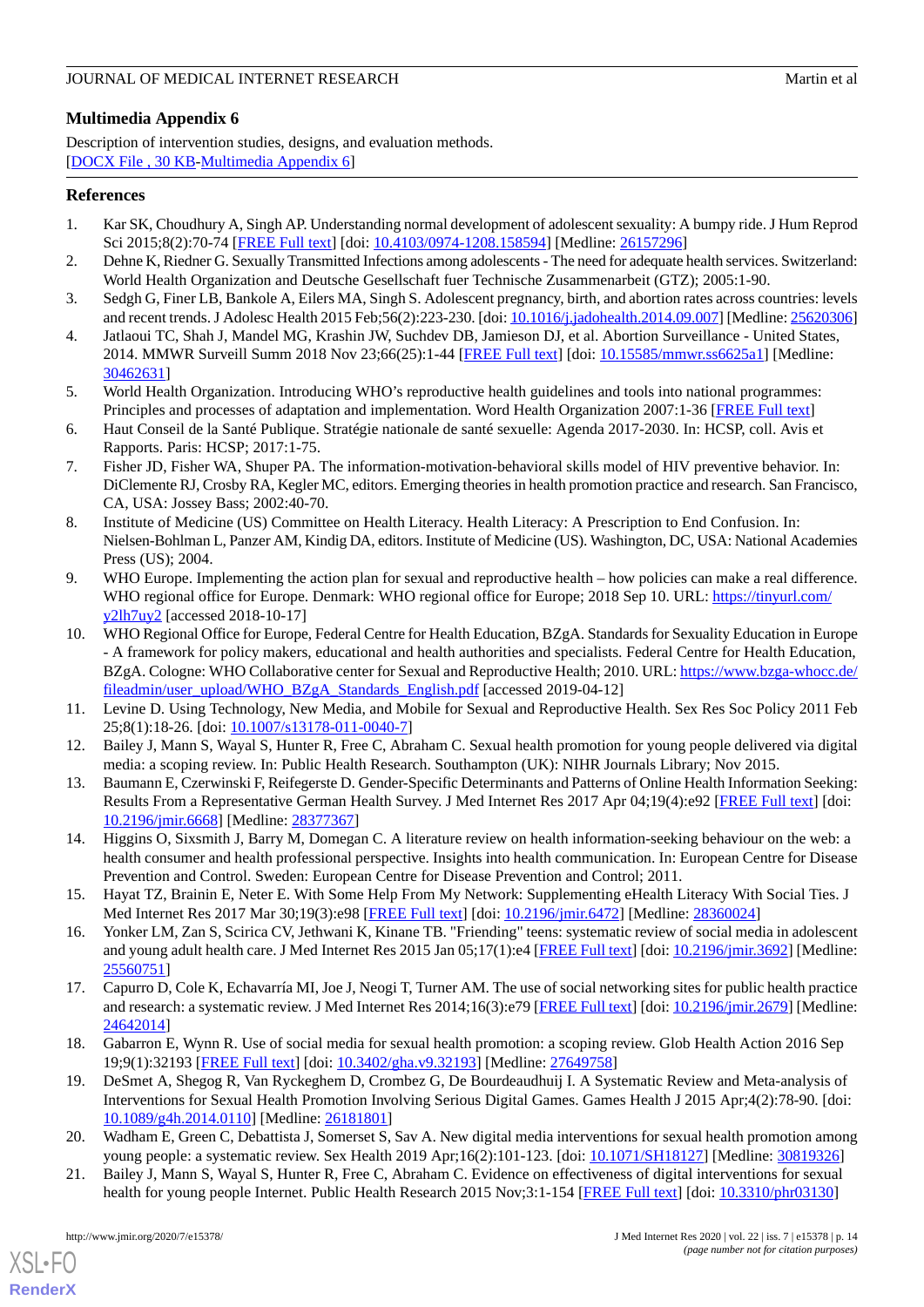# JOURNAL OF MEDICAL INTERNET RESEARCH MATCHLONEY AND MATCHLONEY MATCHLONEY MATCHLONEY AND MATCHLONEY AND MATCHLONEY AND MATCHLONEY AND MATCHLONEY AND MATCHLONEY AND MATCHLONEY AND MATCHLONEY AND MATCHLONEY AND MATCHLONEY AN

- <span id="page-14-0"></span>22. Moher D, Liberati A, Tetzlaff J, Altman DG, PRISMA Group. Preferred reporting items for systematic reviews and meta-analyses: the PRISMA statement. PLoS Med 2009 Jul 21;6(7):e1000097 [[FREE Full text](http://dx.plos.org/10.1371/journal.pmed.1000097)] [doi: [10.1371/journal.pmed.1000097](http://dx.doi.org/10.1371/journal.pmed.1000097)] [Medline: [19621072](http://www.ncbi.nlm.nih.gov/entrez/query.fcgi?cmd=Retrieve&db=PubMed&list_uids=19621072&dopt=Abstract)]
- <span id="page-14-2"></span><span id="page-14-1"></span>23. World Health Organization. Adolescent development. World Health Organization. 2017. URL: [http://www.who.int/](http://www.who.int/maternal_child_adolescent/topics/adolescence/dev/en/) [maternal\\_child\\_adolescent/topics/adolescence/dev/en/](http://www.who.int/maternal_child_adolescent/topics/adolescence/dev/en/) [accessed 2017-12-12]
- 24. Patton GC, Sawyer SM, Santelli JS, Ross DA, Afifi R, Allen NB, et al. Our future: a Lancet commission on adolescent health and wellbeing. Lancet 2016 Jun 11;387(10036):2423-2478. [doi: [10.1016/S0140-6736\(16\)00579-1\]](http://dx.doi.org/10.1016/S0140-6736(16)00579-1) [Medline: [27174304](http://www.ncbi.nlm.nih.gov/entrez/query.fcgi?cmd=Retrieve&db=PubMed&list_uids=27174304&dopt=Abstract)]
- <span id="page-14-4"></span><span id="page-14-3"></span>25. Michie S, Richardson M, Johnston M, Abraham C, Francis J, Hardeman W, et al. The behavior change technique taxonomy (v1) of 93 hierarchically clustered techniques: building an international consensus for the reporting of behavior change interventions. Ann Behav Med 2013 Aug;46(1):81-95. [doi: [10.1007/s12160-013-9486-6\]](http://dx.doi.org/10.1007/s12160-013-9486-6) [Medline: [23512568\]](http://www.ncbi.nlm.nih.gov/entrez/query.fcgi?cmd=Retrieve&db=PubMed&list_uids=23512568&dopt=Abstract)
- <span id="page-14-5"></span>26. Craig P, Dieppe P, Macintyre S, Michie S, Nazareth I, Petticrew M, Medical Research Council Guidance. Developing and evaluating complex interventions: the new Medical Research Council guidance. BMJ 2008 Sep 29;337:a1655 [[FREE Full](http://europepmc.org/abstract/MED/18824488) [text](http://europepmc.org/abstract/MED/18824488)] [doi: [10.1136/bmj.a1655](http://dx.doi.org/10.1136/bmj.a1655)] [Medline: [18824488](http://www.ncbi.nlm.nih.gov/entrez/query.fcgi?cmd=Retrieve&db=PubMed&list_uids=18824488&dopt=Abstract)]
- <span id="page-14-6"></span>27. Statista. Most popular social networks of teenagers in the United States from fall 2012 to fall 2019. statista.com. 2019. URL:<https://www.statista.com/statistics/250172/social-network-usage-of-us-teens-and-young-adults/> [accessed 2019-02-04]
- <span id="page-14-7"></span>28. O'Donnell NH, Willoughby JF. Photo-sharing social media for eHealth: analysing perceived message effectiveness of sexual health information on Instagram. J Vis Commun Med 2017 Oct;40(4):149-159. [doi: [10.1080/17453054.2017.1384995\]](http://dx.doi.org/10.1080/17453054.2017.1384995) [Medline: [29022412](http://www.ncbi.nlm.nih.gov/entrez/query.fcgi?cmd=Retrieve&db=PubMed&list_uids=29022412&dopt=Abstract)]
- <span id="page-14-8"></span>29. Tanner AE, Mann L, Song E, Alonzo J, Schafer K, Arellano E, et al. weCARE: A Social Media-Based Intervention Designed to Increase HIV Care Linkage, Retention, and Health Outcomes for Racially and Ethnically Diverse Young MSM. AIDS Educ Prev 2016 Jun;28(3):216-230 [[FREE Full text](http://europepmc.org/abstract/MED/27244190)] [doi: [10.1521/aeap.2016.28.3.216](http://dx.doi.org/10.1521/aeap.2016.28.3.216)] [Medline: [27244190\]](http://www.ncbi.nlm.nih.gov/entrez/query.fcgi?cmd=Retrieve&db=PubMed&list_uids=27244190&dopt=Abstract)
- <span id="page-14-9"></span>30. Greenleaf G. Global Data Privacy Laws: 89 Countries, and Accelerating. Privacy Laws & Business International Report, Special Supplement 2012 Feb(115):1-14 [[FREE Full text](https://papers.ssrn.com/sol3/papers.cfm?abstract_id=2000034#)]
- <span id="page-14-10"></span>31. Bull SS, Breslin LT, Wright EE, Black SR, Levine D, Santelli JS. Case study: An ethics case study of HIV prevention research on Facebook: the Just/Us study. J Pediatr Psychol 2011;36(10):1082-1092 [\[FREE Full text\]](http://jpepsy.oxfordjournals.org/cgi/pmidlookup?view=long&pmid=21292724) [doi: [10.1093/jpepsy/jsq126](http://dx.doi.org/10.1093/jpepsy/jsq126)] [Medline: [21292724](http://www.ncbi.nlm.nih.gov/entrez/query.fcgi?cmd=Retrieve&db=PubMed&list_uids=21292724&dopt=Abstract)]
- <span id="page-14-11"></span>32. Arigo D, Pagoto S, Carter-Harris L, Lillie SE, Nebeker C. Using social media for health research: Methodological and ethical considerations for recruitment and intervention delivery. Digit Health 2018;4:2055207618771757 [[FREE Full text](http://europepmc.org/abstract/MED/29942634)] [doi: [10.1177/2055207618771757](http://dx.doi.org/10.1177/2055207618771757)] [Medline: [29942634\]](http://www.ncbi.nlm.nih.gov/entrez/query.fcgi?cmd=Retrieve&db=PubMed&list_uids=29942634&dopt=Abstract)
- <span id="page-14-13"></span><span id="page-14-12"></span>33. Horvath KJ, Ecklund AM, Hunt SL, Nelson TF, Toomey TL. Developing Internet-based health interventions: a guide for public health researchers and practitioners. J Med Internet Res 2015;17(1):e28 [\[FREE Full text\]](http://www.jmir.org/2015/1/e28/) [doi: [10.2196/jmir.3770\]](http://dx.doi.org/10.2196/jmir.3770) [Medline: [25650702](http://www.ncbi.nlm.nih.gov/entrez/query.fcgi?cmd=Retrieve&db=PubMed&list_uids=25650702&dopt=Abstract)]
- <span id="page-14-20"></span>34. Park E, Kwon M. Health-Related Internet Use by Children and Adolescents: Systematic Review. J Med Internet Res 2018 Apr 03;20(4):e120 [\[FREE Full text\]](http://www.jmir.org/2018/4/e120/) [doi: [10.2196/jmir.7731\]](http://dx.doi.org/10.2196/jmir.7731) [Medline: [29615385](http://www.ncbi.nlm.nih.gov/entrez/query.fcgi?cmd=Retrieve&db=PubMed&list_uids=29615385&dopt=Abstract)]
- <span id="page-14-14"></span>35. Sun WH, Wong CKH, Wong WCW. A Peer-Led, Social Media-Delivered, Safer Sex Intervention for Chinese College Students: Randomized Controlled Trial. J Med Internet Res 2017 Dec 09;19(8):e284 [[FREE Full text](http://www.jmir.org/2017/8/e284/)] [doi: [10.2196/jmir.7403\]](http://dx.doi.org/10.2196/jmir.7403) [Medline: [28793980](http://www.ncbi.nlm.nih.gov/entrez/query.fcgi?cmd=Retrieve&db=PubMed&list_uids=28793980&dopt=Abstract)]
- <span id="page-14-15"></span>36. Rice E, Tulbert E, Cederbaum J, Barman AA, Milburn NG. Mobilizing homeless youth for HIV prevention: a social network analysis of the acceptability of a face-to-face and online social networking intervention. Health Educ Res 2012 Apr;27(2):226-236 [\[FREE Full text\]](http://her.oxfordjournals.org/cgi/pmidlookup?view=long&pmid=22247453) [doi: [10.1093/her/cyr113](http://dx.doi.org/10.1093/her/cyr113)] [Medline: [22247453](http://www.ncbi.nlm.nih.gov/entrez/query.fcgi?cmd=Retrieve&db=PubMed&list_uids=22247453&dopt=Abstract)]
- <span id="page-14-16"></span>37. Danielson CK, McCauley JL, Jones AM, Borkman AL, Miller S, Ruggiero KJ. Feasibility of delivering evidence-based HIV/STI prevention programming to a community sample of African American teen girls via the internet. AIDS Educ Prev 2013 Oct;25(5):394-404 [[FREE Full text](http://europepmc.org/abstract/MED/24059877)] [doi: [10.1521/aeap.2013.25.5.394](http://dx.doi.org/10.1521/aeap.2013.25.5.394)] [Medline: [24059877\]](http://www.ncbi.nlm.nih.gov/entrez/query.fcgi?cmd=Retrieve&db=PubMed&list_uids=24059877&dopt=Abstract)
- <span id="page-14-17"></span>38. Franck LS, Noble G. Here's an idea: ask the users! Young people's views on navigation, design and content of a health information website. J Child Health Care 2007 Dec;11(4):287-297. [doi: [10.1177/1367493507083941\]](http://dx.doi.org/10.1177/1367493507083941) [Medline: [18039731](http://www.ncbi.nlm.nih.gov/entrez/query.fcgi?cmd=Retrieve&db=PubMed&list_uids=18039731&dopt=Abstract)]
- <span id="page-14-18"></span>39. McCarthy O, Carswell K, Murray E, Free C, Stevenson F, Bailey JV. What young people want from a sexual health website: design and development of Sexunzipped. J Med Internet Res 2012;14(5):e127 [[FREE Full text](http://www.jmir.org/2012/5/e127/)] [doi: [10.2196/jmir.2116\]](http://dx.doi.org/10.2196/jmir.2116) [Medline: [23060424](http://www.ncbi.nlm.nih.gov/entrez/query.fcgi?cmd=Retrieve&db=PubMed&list_uids=23060424&dopt=Abstract)]
- <span id="page-14-19"></span>40. Scull TM, Kupersmidt JB, Malik CV, Keefe EM. Examining the efficacy of an mHealth media literacy education program for sexual health promotion in older adolescents attending community college. J Am Coll Health 2018 Apr;66(3):165-177. [doi: [10.1080/07448481.2017.1393822](http://dx.doi.org/10.1080/07448481.2017.1393822)] [Medline: [29068772\]](http://www.ncbi.nlm.nih.gov/entrez/query.fcgi?cmd=Retrieve&db=PubMed&list_uids=29068772&dopt=Abstract)
- 41. Mustanski B, Greene GJ, Ryan D, Whitton SW. Feasibility, acceptability, and initial efficacy of an online sexual health promotion program for LGBT youth: the Queer Sex Ed intervention. J Sex Res 2015;52(2):220-230. [doi: [10.1080/00224499.2013.867924\]](http://dx.doi.org/10.1080/00224499.2013.867924) [Medline: [24588408\]](http://www.ncbi.nlm.nih.gov/entrez/query.fcgi?cmd=Retrieve&db=PubMed&list_uids=24588408&dopt=Abstract)
- 42. Hightow-Weidman LB, Fowler B, Kibe J, McCoy R, Pike E, Calabria M, et al. HealthMpowerment.org: development of a theory-based HIV/STI website for young black MSM. AIDS Educ Prev 2011 Feb;23(1):1-12 [\[FREE Full text\]](http://europepmc.org/abstract/MED/21341956) [doi: [10.1521/aeap.2011.23.1.1](http://dx.doi.org/10.1521/aeap.2011.23.1.1)] [Medline: [21341956\]](http://www.ncbi.nlm.nih.gov/entrez/query.fcgi?cmd=Retrieve&db=PubMed&list_uids=21341956&dopt=Abstract)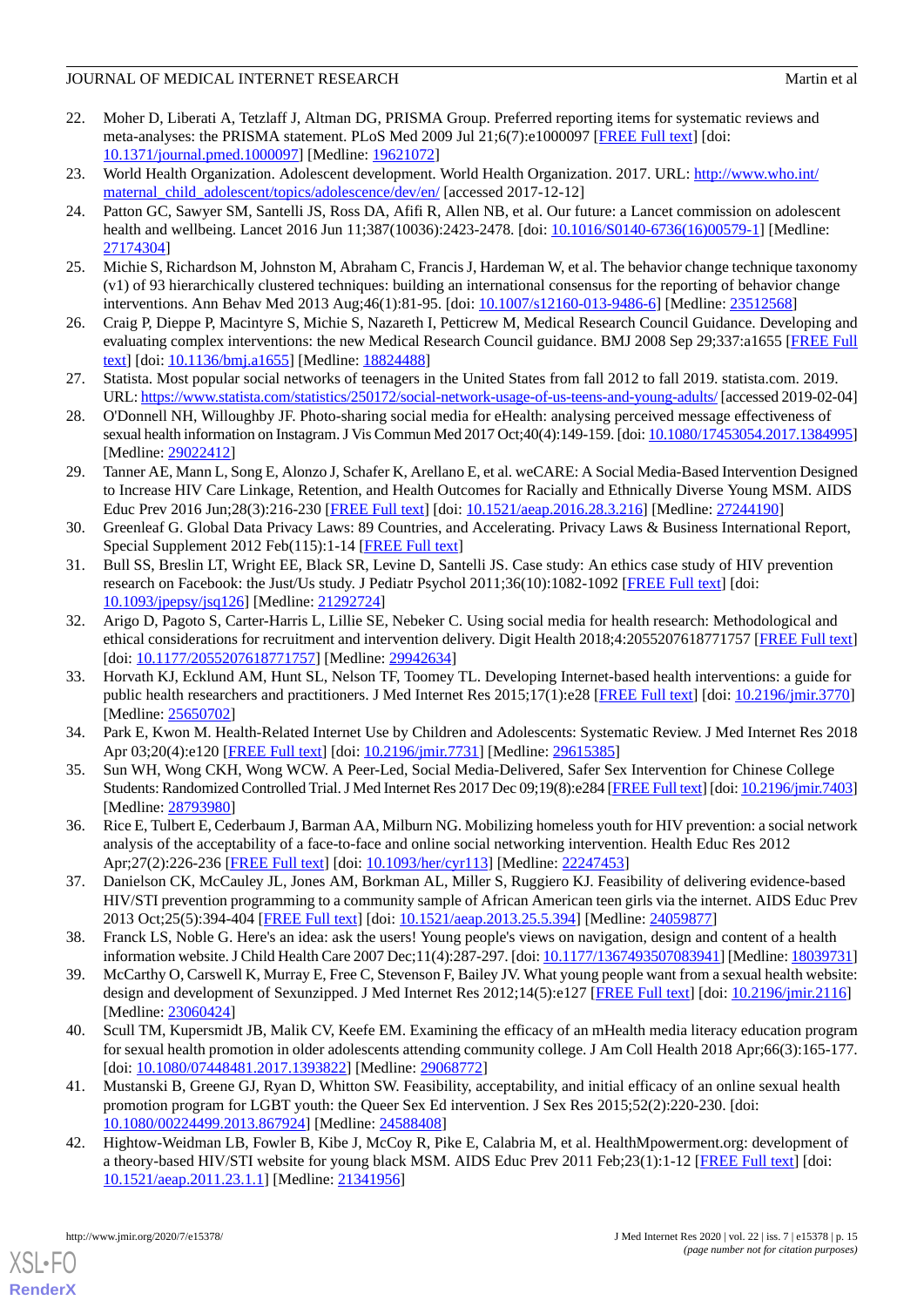# JOURNAL OF MEDICAL INTERNET RESEARCH MATCHLONEY AND MATCHLONEY MATCHLONEY MATCHLONEY AND MATCHLONEY AND MATCHLONEY AND MATCHLONEY AND MATCHLONEY AND MATCHLONEY AND MATCHLONEY AND MATCHLONEY AND MATCHLONEY AND MATCHLONEY AN

- 43. Bauermeister JA, Muessig KE, LeGrand S, Flores DD, Choi SK, Dong W, et al. HIV and Sexuality Stigma Reduction Through Engagement in Online Forums: Results from the HealthMPowerment Intervention. AIDS Behav 2019 Mar;23(3):742-752 [[FREE Full text\]](http://europepmc.org/abstract/MED/30121727) [doi: [10.1007/s10461-018-2256-5](http://dx.doi.org/10.1007/s10461-018-2256-5)] [Medline: [30121727](http://www.ncbi.nlm.nih.gov/entrez/query.fcgi?cmd=Retrieve&db=PubMed&list_uids=30121727&dopt=Abstract)]
- <span id="page-15-0"></span>44. Barry MC, Threats M, Blackburn NA, LeGrand S, Dong W, Pulley DV, et al. "Stay strong! keep ya head up! move on! it gets better!!!!": resilience processes in the healthMpowerment online intervention of young black gay, bisexual and other men who have sex with men. AIDS Care 2018 Aug;30(sup5):S27-S38 [[FREE Full text\]](http://europepmc.org/abstract/MED/30632775) [doi: [10.1080/09540121.2018.1510106\]](http://dx.doi.org/10.1080/09540121.2018.1510106) [Medline: [30632775\]](http://www.ncbi.nlm.nih.gov/entrez/query.fcgi?cmd=Retrieve&db=PubMed&list_uids=30632775&dopt=Abstract)
- <span id="page-15-2"></span><span id="page-15-1"></span>45. Israel BA, Schulz AJ, Parker EA, Becker AB, Community-Campus Partnerships for Health. Community-based participatory research: policy recommendations for promoting a partnership approach in health research. Educ Health (Abingdon) 2001;14(2):182-197. [doi: [10.1080/13576280110051055\]](http://dx.doi.org/10.1080/13576280110051055) [Medline: [14742017\]](http://www.ncbi.nlm.nih.gov/entrez/query.fcgi?cmd=Retrieve&db=PubMed&list_uids=14742017&dopt=Abstract)
- <span id="page-15-3"></span>46. Svenson GR. European guidelines for youth AIDS peer education. Department of Community Medicine (Samhällsmedicinska institutionen, Lund University) 1998:1-56 [[FREE Full text](https://hivhealthclearinghouse.unesco.org/sites/default/files/resources/HIV%20AIDS%20102e.pdf)]
- <span id="page-15-4"></span>47. Rosen L, Manor O, Engelhard D, Zucker D. In defense of the randomized controlled trial for health promotion research. Am J Public Health 2006 Jul;96(7):1181-1186. [doi: [10.2105/AJPH.2004.061713\]](http://dx.doi.org/10.2105/AJPH.2004.061713) [Medline: [16735622\]](http://www.ncbi.nlm.nih.gov/entrez/query.fcgi?cmd=Retrieve&db=PubMed&list_uids=16735622&dopt=Abstract)
- 48. Hightow-Weidman LB, Pike E, Fowler B, Matthews DM, Kibe J, McCoy R, et al. HealthMpowerment.org: feasibility and acceptability of delivering an internet intervention to young Black men who have sex with men. AIDS Care 2012;24(7):910-920 [[FREE Full text](http://europepmc.org/abstract/MED/22272759)] [doi: [10.1080/09540121.2011.647677\]](http://dx.doi.org/10.1080/09540121.2011.647677) [Medline: [22272759\]](http://www.ncbi.nlm.nih.gov/entrez/query.fcgi?cmd=Retrieve&db=PubMed&list_uids=22272759&dopt=Abstract)
- 49. Hightow-Weidman LB, LeGrand S, Muessig KE, Simmons RA, Soni K, Choi SK, et al. A Randomized Trial of an Online Risk Reduction Intervention for Young Black MSM. AIDS Behav 2019 May;23(5):1166-1177. [doi: [10.1007/s10461-018-2289-9\]](http://dx.doi.org/10.1007/s10461-018-2289-9) [Medline: [30269231](http://www.ncbi.nlm.nih.gov/entrez/query.fcgi?cmd=Retrieve&db=PubMed&list_uids=30269231&dopt=Abstract)]
- <span id="page-15-5"></span>50. Bull S, Nabembezi D, Birungi R, Kiwanuka J, Ybarra M. Cyber-Senga: Ugandan youth preferences for content in an internet-delivered comprehensive sexuality education programme. East Afr J Public Health 2010 Mar;7(1):58-63 [[FREE](http://europepmc.org/abstract/MED/21413574) [Full text\]](http://europepmc.org/abstract/MED/21413574) [Medline: [21413574\]](http://www.ncbi.nlm.nih.gov/entrez/query.fcgi?cmd=Retrieve&db=PubMed&list_uids=21413574&dopt=Abstract)
- <span id="page-15-6"></span>51. Greene GJ, Madkins K, Andrews K, Dispenza J, Mustanski B. Implementation and Evaluation of the Keep It Up! Online HIV Prevention Intervention in a Community-Based Setting. AIDS Educ Prev 2016 Jun;28(3):231-245. [doi: [10.1521/aeap.2016.28.3.231](http://dx.doi.org/10.1521/aeap.2016.28.3.231)] [Medline: [27244191\]](http://www.ncbi.nlm.nih.gov/entrez/query.fcgi?cmd=Retrieve&db=PubMed&list_uids=27244191&dopt=Abstract)
- <span id="page-15-7"></span>52. Mustanski B, Parsons JT, Sullivan PS, Madkins K, Rosenberg E, Swann G. Biomedical and Behavioral Outcomes of Keep It Up!: An eHealth HIV Prevention Program RCT. Am J Prev Med 2018 Aug 14;55(2):151-158 [\[FREE Full text\]](http://europepmc.org/abstract/MED/29937115) [doi: [10.1016/j.amepre.2018.04.026](http://dx.doi.org/10.1016/j.amepre.2018.04.026)] [Medline: [29937115\]](http://www.ncbi.nlm.nih.gov/entrez/query.fcgi?cmd=Retrieve&db=PubMed&list_uids=29937115&dopt=Abstract)
- <span id="page-15-8"></span>53. Nicholas A, Bailey JV, Stevenson F, Murray E. The Sexunzipped trial: young people's views of participating in an online randomized controlled trial. J Med Internet Res 2013;15(12):e276 [\[FREE Full text\]](http://www.jmir.org/2013/12/e276/) [doi: [10.2196/jmir.2647\]](http://dx.doi.org/10.2196/jmir.2647) [Medline: [24334198](http://www.ncbi.nlm.nih.gov/entrez/query.fcgi?cmd=Retrieve&db=PubMed&list_uids=24334198&dopt=Abstract)]
- <span id="page-15-10"></span><span id="page-15-9"></span>54. Nielsen A, De Costa A, Bågenholm A, Danielsson KG, Marrone G, Boman J, et al. Trial protocol: a parallel group, individually randomized clinical trial to evaluate the effect of a mobile phone application to improve sexual health among youth in Stockholm County. BMC Public Health 2018 Dec 05;18(1):216 [\[FREE Full text](https://bmcpublichealth.biomedcentral.com/articles/10.1186/s12889-018-5110-9)] [doi: [10.1186/s12889-018-5110-9\]](http://dx.doi.org/10.1186/s12889-018-5110-9) [Medline: [29402241](http://www.ncbi.nlm.nih.gov/entrez/query.fcgi?cmd=Retrieve&db=PubMed&list_uids=29402241&dopt=Abstract)]
- <span id="page-15-11"></span>55. Borek AJ, Abraham C. How do Small Groups Promote Behaviour Change? An Integrative Conceptual Review of Explanatory Mechanisms. Appl Psychol Health Well Being 2018 Mar;10(1):30-61. [doi: [10.1111/aphw.12120](http://dx.doi.org/10.1111/aphw.12120)] [Medline: [29446250](http://www.ncbi.nlm.nih.gov/entrez/query.fcgi?cmd=Retrieve&db=PubMed&list_uids=29446250&dopt=Abstract)]
- <span id="page-15-12"></span>56. Simoni JM, Franks JC, Lehavot K, Yard SS. Peer interventions to promote health: conceptual considerations. Am J Orthopsychiatry 2011 Jul;81(3):351-359 [[FREE Full text\]](http://europepmc.org/abstract/MED/21729015) [doi: [10.1111/j.1939-0025.2011.01103.x](http://dx.doi.org/10.1111/j.1939-0025.2011.01103.x)] [Medline: [21729015](http://www.ncbi.nlm.nih.gov/entrez/query.fcgi?cmd=Retrieve&db=PubMed&list_uids=21729015&dopt=Abstract)]
- <span id="page-15-13"></span>57. Glanz K, Bishop DB. The role of behavioral science theory in development and implementation of public health interventions. Annu Rev Public Health 2010;31:399-418. [doi: [10.1146/annurev.publhealth.012809.103604](http://dx.doi.org/10.1146/annurev.publhealth.012809.103604)] [Medline: [20070207](http://www.ncbi.nlm.nih.gov/entrez/query.fcgi?cmd=Retrieve&db=PubMed&list_uids=20070207&dopt=Abstract)]
- <span id="page-15-15"></span><span id="page-15-14"></span>58. Brady SS, Sieving RE, Terveen LG, Rosser BRS, Kodet AJ, Rothberg VD. An Interactive Website to Reduce Sexual Risk Behavior: Process Evaluation of TeensTalkHealth. JMIR Res Protoc 2015 Sep 02;4(3):e106 [[FREE Full text](http://www.researchprotocols.org/2015/3/e106/)] [doi: [10.2196/resprot.3440](http://dx.doi.org/10.2196/resprot.3440)] [Medline: [26336157\]](http://www.ncbi.nlm.nih.gov/entrez/query.fcgi?cmd=Retrieve&db=PubMed&list_uids=26336157&dopt=Abstract)
- <span id="page-15-16"></span>59. Fishbein M, Cappella J. The Role of Theory in Developing Effective Health Communications. J Commun 2006;56(s1):S1-S17.  $\left[$ doi:  $\frac{10.1111}{i}$ .1460-2466.2006.00280.x
- 60. Kok G, Schaalma H, Ruiter RAC, van EP, Brug J. Intervention mapping: protocol for applying health psychology theory to prevention programmes. J Health Psychol 2004 Jan;9(1):85-98. [doi: [10.1177/1359105304038379](http://dx.doi.org/10.1177/1359105304038379)] [Medline: [14683571](http://www.ncbi.nlm.nih.gov/entrez/query.fcgi?cmd=Retrieve&db=PubMed&list_uids=14683571&dopt=Abstract)]
- 61. Kok G, Mesters I. Getting inside the black box of health promotion programmes using intervention Mapping. Chronic Illn 2011 Sep;7(3):176-180. [doi: [10.1177/1742395311403013](http://dx.doi.org/10.1177/1742395311403013)] [Medline: [21900338](http://www.ncbi.nlm.nih.gov/entrez/query.fcgi?cmd=Retrieve&db=PubMed&list_uids=21900338&dopt=Abstract)]
- 62. Sex, etc. URL:<https://sexetc.org> [accessed 2020-07-17]

# **Abbreviations**

[XSL](http://www.w3.org/Style/XSL)•FO **[RenderX](http://www.renderx.com/)**

**AYA:** adolescents and young adults **BCT:** behavior change techniques **IMB:** Information-Motivation-Behavioral Skills **INED:** Institut National d'Études Démographiques